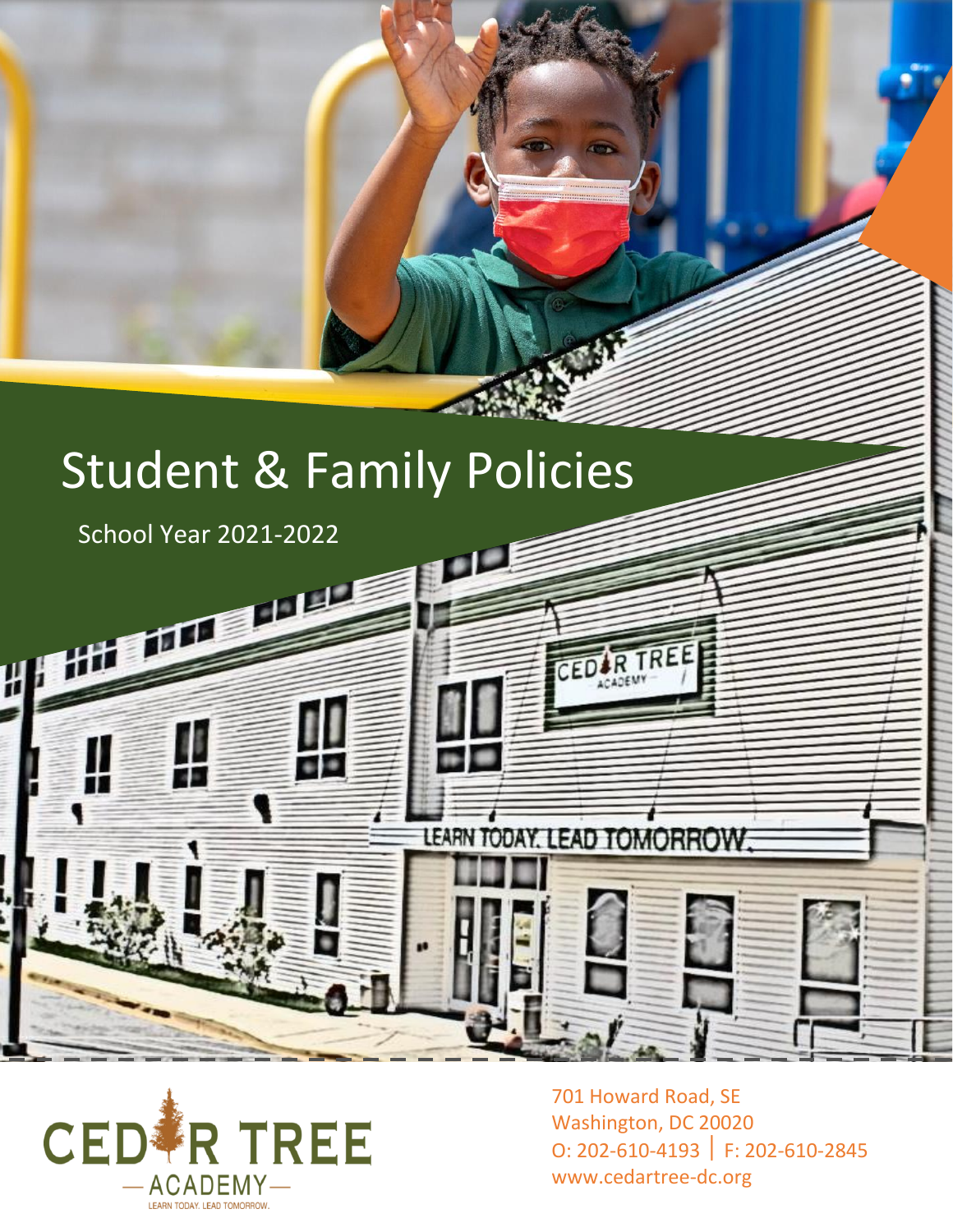# **Table of Contents**

**Guidance (Discipline) Policy Page 3 Attendance Policy Page 12 Grievance Procedures Page 15 Non-Discrimination Policy Page 24 Family Educational Rights and Privacy Act (FERPA) Notice Page 26 Admission Preferences Page 30**

**Cedar Tree Academy** is committed to academic excellence for all students. We will build the foundation for all students in a safe learning environment designed to enhance social and emotional growth, cognitive and creative development while preparing students to become active independent learners. – No exception, No excuses!

Learn Today, Lead Tomorrow!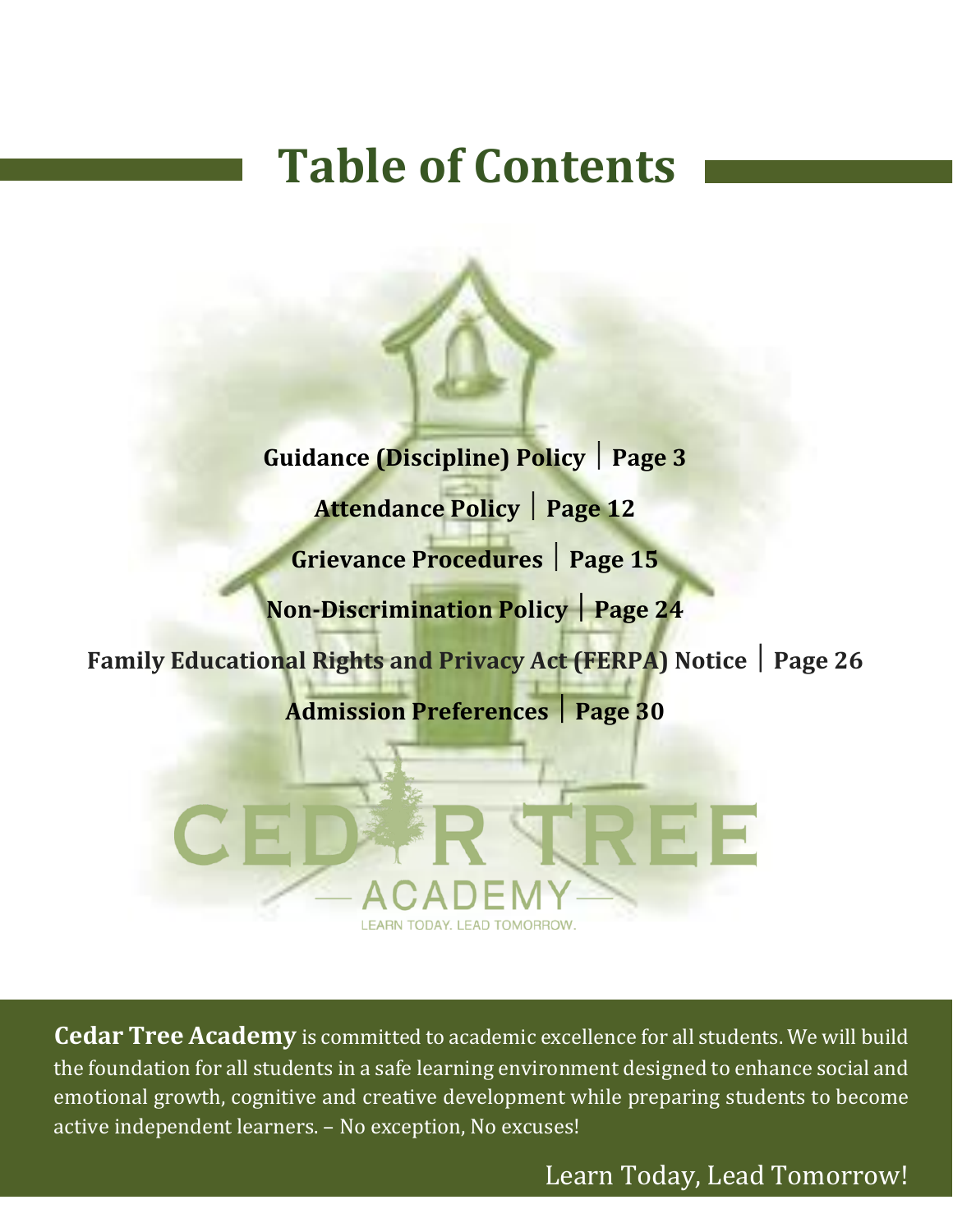# **GUIDANCE (DISCIPLINE) POLICY**

General Guidelines and guidance/discipline policies for Working with Children Cedar Tree Academy will not suspend or expel a student unless the student has willfully caused, attempted to cause, or threatened to cause bodily injury or emotional distress to another person.

We use positive discipline techniques at Cedar Tree Academy. These techniques are based on the premise that even problem behaviors are spurred by a positive impulse—all behaviors are attempts, if occasionally misguided, to solve what children see as problems.

## *Positive Discipline Principles*

The positive discipline method used at Cedar Tree Academy PCS encourages children to become increasingly self-regulated. We believe in creating dialogue with children and teaching them how to become problem solvers. Children should be encouraged to come up with their own positive solutions, rather than to rely on adults to solve their problems for them. For example, if two children are fighting over a toy, the adult should ask them how they would like to resolve the conflict, rather than simply giving the toy to one party. Of course, if children begin to act destructive, their destructive behaviors must be stopped so that all children feel safe.

In situations requiring discipline, we distinguish between behaviors and the children themselves. For example, if a child is climbing the fence, we say "Fences are not for climbing," or "It is not acceptable to climb the fence." **We avoid blaming a child for an action.** Rather, limits are set in a neutral fashion. In general, children feel more comfortable when limits are clear (some children will contest limits to get attention; we attempt to redirect such behavior rather than engaging in a power struggle). It is also important to remember that feelings are valid to the individual having them. We encourage children to express their feelings in words, listen to them, and acknowledge their feelings. All children's behaviors, however misdirected, are an attempt to solve a problem in the children's eyes.

**Do not be surprised if children try out new behaviors at school that they have never before displayed at home.** Children can be intimidated by a group setting or become excited about mimicking behaviors they see in peers. It is important that we create a positive atmosphere in the classroom and on the playground at all times, encouraging helpful and cooperative behavior and discouraging destructive or competitive behavior. Adults need to model positive attitudes for the kids, to obey school rules and state regulations, and to act in a manner that they'd like the children to copy. Helpful behaviors that the children display should be praised. Negative behaviors should be ignored if they are not destructive, so that they are not seen as ways to get attention; if the negative behaviors are destructive, children should be redirected to other behaviors or activities.

Our goal is to create a caring community, both for the children and among the teachers and parents who work with them. Discipline is not only the desire to regulate child behavior, but also to help shepherd children into an ability to live with others peacefully and productively. Learning to behave for the good of the group is hard for young children. It needs to be taught like any other skill, and to be modeled by adults at all times.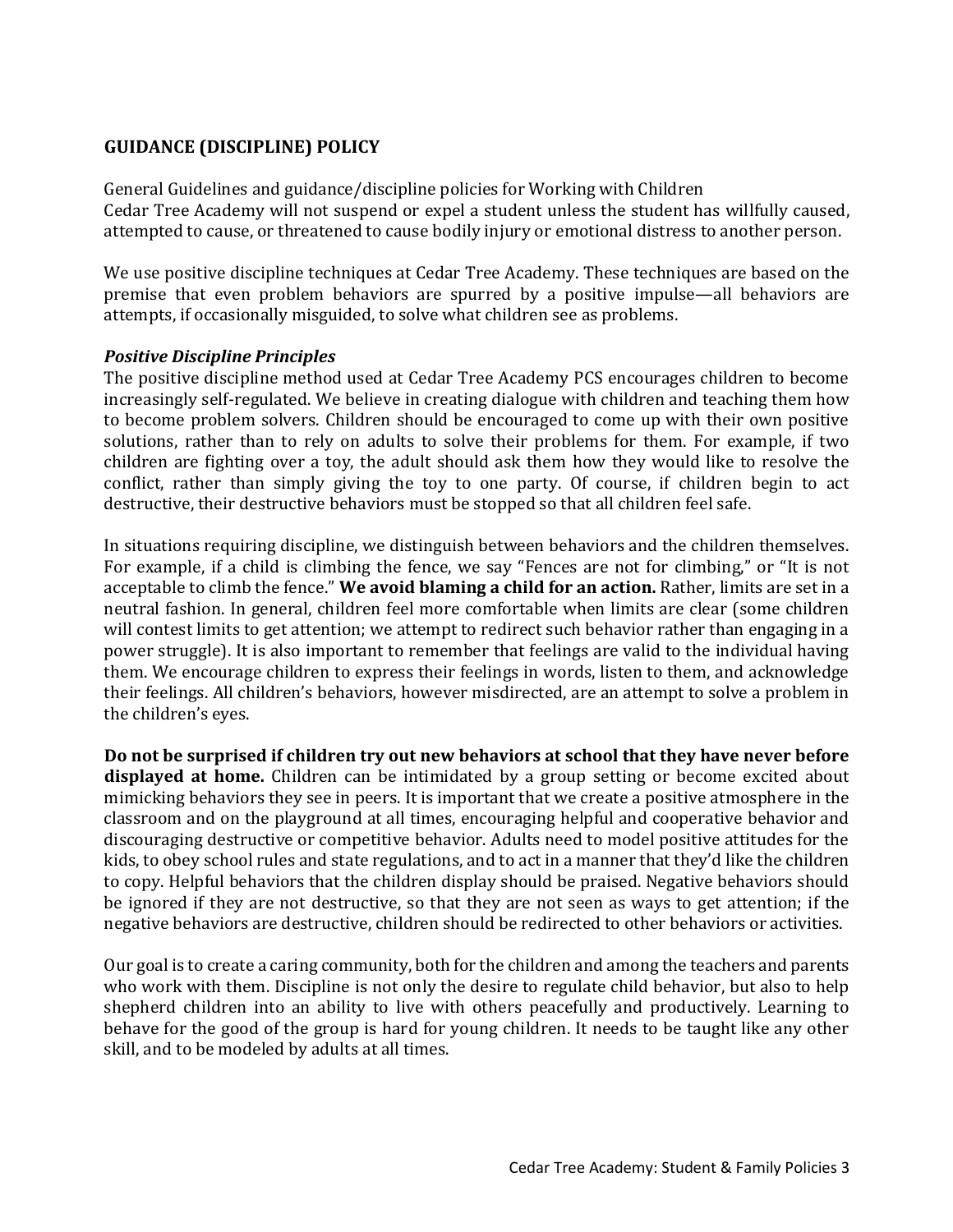Corporal punishment is never used at Cedar Tree Academy. Staff members using corporal punishment will face immediately disciplinary action. Parents using corporal punishment at school will be reported to Child and Family Services Agency and may be forced to withdraw from the school. Yelling, humiliation, and intimidation of children are also never appropriate at Cedar Tree Academy PCS.

## *Green, Yellow and Red Light Behaviors*

Cedar Tree identifies behaviors using the concept of green, yellow and red-light behaviors. With very young children, choosing battles is vital and can sometimes be even more important than consistency (having the same rules all the time). Consistency becomes more important as children enter the elementary years and become interested in rules as a principle (this is one reason why preschool and elementary discipline often looks different).

Green light behaviors do not cause harm to the child or others. An example of a green light behavior might be a child taking off his/her shoes. If the weather is warm and you are not about to go to the park, it's probably okay.

Yellow light behaviors alert adults that something might go wrong but are not yet dangerous or violating rules. If a child approaches another child who has a toy, the adult might watch to see what happens, rather than intervene too quickly. It is important to let children solve problems on their own if they can. On the other hand, it is important to be alert to situations that may become problematic, since many such situations can be prevented if intercepted early.

Red light behaviors are dangerous or violates firm rules. An adult needs to step in immediately. If a child is about to hit another with a shovel, the adult must intervene and grab the shovel. Then, when the danger has passed, the adult can speak with the children about why this behavior was occurring. In the older grades at Cedar Tree Academy, scheduled time-outs can result from red light behaviors. This is developmentally appropriate, as children become increasingly rule-governed over time.

It is essential that in disciplinary situations, that all parties focus on the goal of helping every child to succeed and get along with others. Children try out a variety of behaviors as they grow and change, and they are by nature experimental and egocentric. Our job is to help them learn to explore their worlds within reasonable limits, and without hurting others, while maintaining a positive sense of self-worth. This is no easy task—it is assumed that all children will have ups and downs, and that our community will be here to help all children succeed.

Children cannot become self-disciplined unless adults teach them right from wrong. At Cedar Tree Academy, children will be taught the expectations for correct behavior and encouraged to live and act accordingly. When children know something is wrong, and choose to do it anyway, consequences will follow to communicate that the behavior is not acceptable and will not be tolerated in our school. The following chart will be used as a guide to help children self- regulate.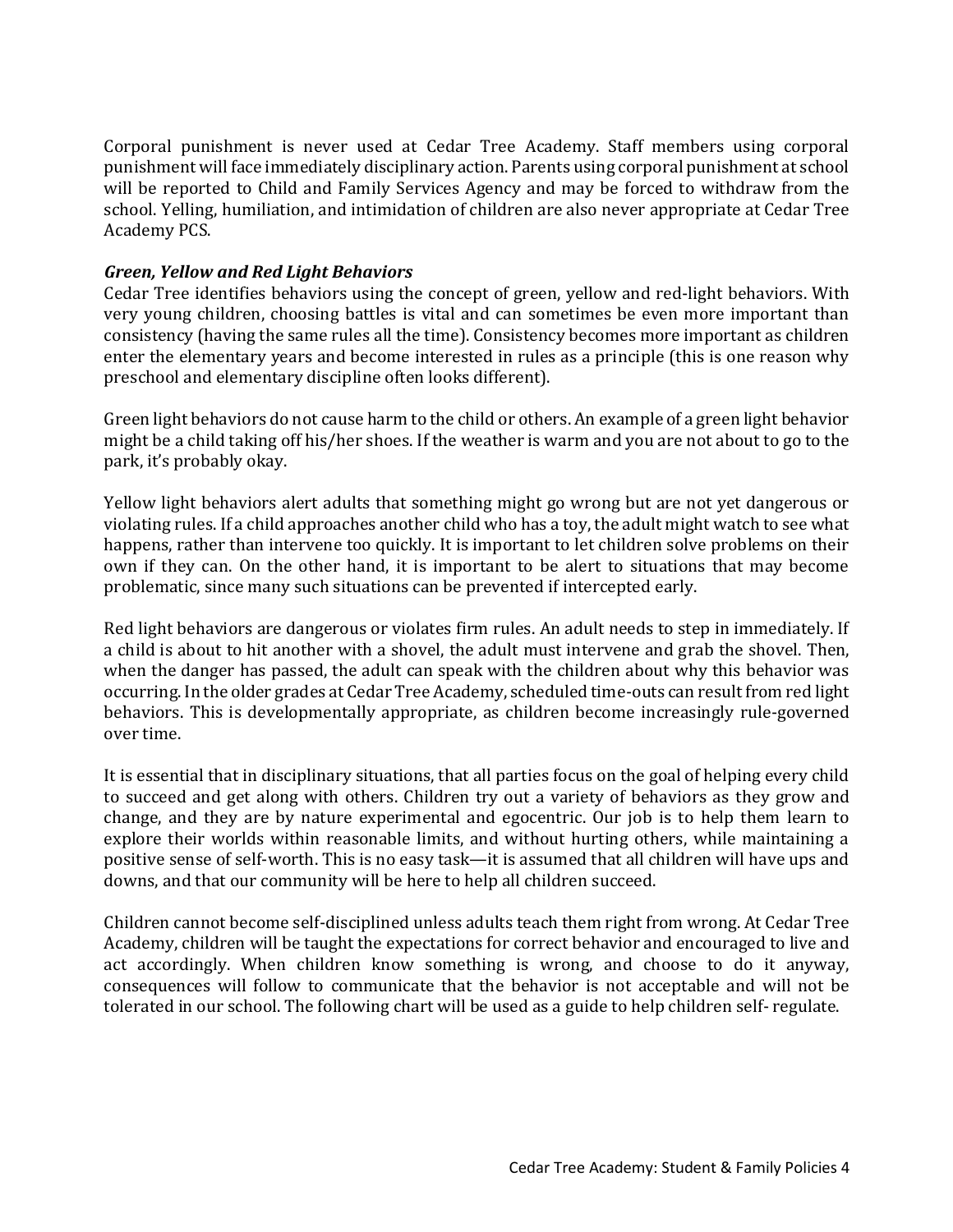## **Behavior/Consequence Chart**

| <b>Behavior</b>            | <b>1st Offense</b> | 2nd Offense    | 3rd Offense       | <b>4th Offense</b> |
|----------------------------|--------------------|----------------|-------------------|--------------------|
| Fighting                   | Time Out           | Counselor      | Principal,        | Referral for an    |
|                            |                    | student/family | Counselor/student | RTI meeting        |
|                            |                    | meeting        | family meeting    |                    |
| <b>Bullying</b>            | Time Out           | Counselor      | Principal,        | Referral for an    |
|                            |                    | student/family | Counselor/student | RTI meeting        |
|                            |                    | meeting        | family meeting    |                    |
| <b>Physical Contact</b>    | Time               | Counselor      | Principal,        | Referral for an    |
| (harmful)                  | Out/Parent         | student/family | Counselor/student | RTI meeting        |
|                            | Phone call         | meeting        | family meeting    |                    |
| Vandalism/                 | Time               | Counselor      | Principal,        | Referral for an    |
| Property                   | Out/Parent Call    | student/family | Counselor/student | RTI meeting        |
| Damage                     |                    | meeting        | family meeting    |                    |
| Inappropriate              | Time out           | Counselor      | Principal,        | Referral for an    |
| Language                   |                    | student/family | Counselor/student | RTI meeting        |
|                            |                    | meeting        | family meeting    |                    |
| Stealing/Theft             | Time Out           | Counselor      | Principal,        | Referral for an    |
|                            |                    | student/family | Counselor/student | RTI meeting        |
|                            |                    | meeting        | family meeting    |                    |
| Classroom                  | Time Out           | Counselor      | Principal,        | Referral for an    |
| Disruption                 |                    | student/family | Counselor/student | <b>RTI</b> meeting |
|                            |                    | meeting        | family meeting    |                    |
| <b>Disrespecting Staff</b> | Time Out           | Counselor      | Principal,        | Referral for an    |
|                            |                    | student/family | Counselor/student | RTI meeting        |
|                            |                    | meeting        | family meeting    |                    |
| Lying                      | Time Out           | Counselor      | Principal,        | Referral for an    |
|                            |                    | student/family | Counselor/student | RTI meeting        |
|                            |                    | meeting        | family meeting    |                    |
| Teasing/Taunting           | Time Out           | Counselor      | Principal,        | Referral for an    |
|                            |                    | student/family | Counselor/student | RTI meeting        |
|                            |                    | meeting        | family meeting    |                    |

After a student has exceeded the number of infractions listed in the chart above, the school will explore other options, including suspension and/or explosion, while staying in compliance with all state and federal regulations regarding suspension/explosion. This will only be used after all other options have been exhausted.

\*Each infraction is explained for your reference below\*

**Fighting**- the exchange of punches between 2 or more people. All students that participate in a fight, both the aggressor and defender will receive a consequence.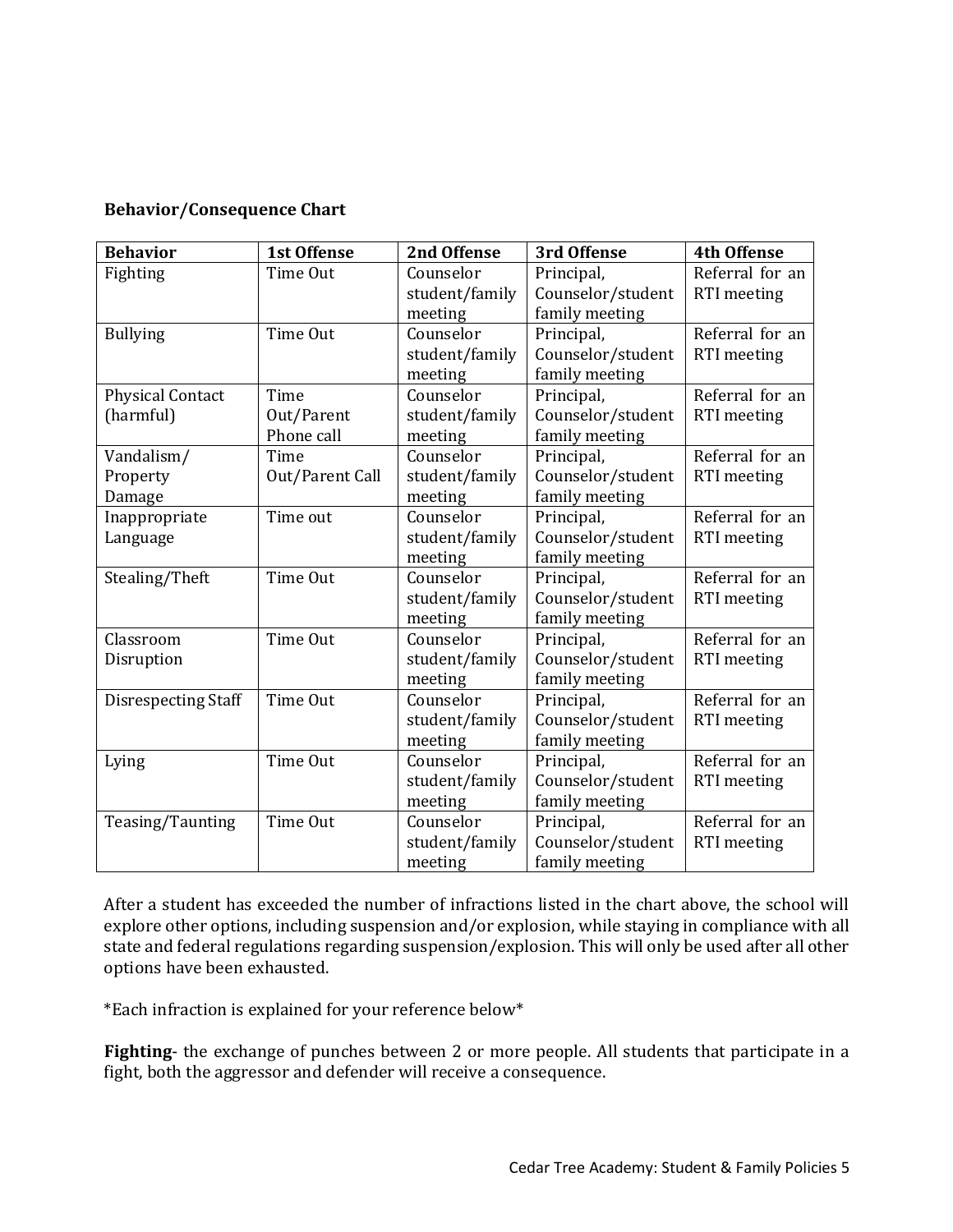**Bullying**- a form of aggressive behavior manifested by the use of force or coercion to affect others, particularly when the behavior is habitual and involves an imbalance of power. It can include verbal harassment, physical assault or coercion and may be directed repeatedly towards particular victims, perhaps on grounds of race, religion, gender, sexuality, or ability. Physical, emotional, and verbal bullying will yield the same consequences.

**Physical contact** - includes horseplay, wrestling, and pushing. Physical contact is the use of hands or feet in contact with another student or adult. Physical contact with malicious intent includes slapping, punching, kicking, pushing, or use of objects to hurt or harm someone.

**Vandalism/property damage**- writing on school items or property belonging to someone else or intentional destruction or attempt to destroy school property; including bulletin boards, walls, desks, chairs, books, lockers, bathroom stalls, etc.

**Inappropriate language**- any words, phrases or gestures that are deemed obscene or profane.

**Stealing**- Intentional taking of objects/property of value that belongs to someone else (value will be determined at administrator's discretion).

**Classroom disruption**- significant and repeated interruption of classroom instruction that prevents teacher from teaching and other students from learning.

**Disrespecting staff**- repeated and significant defiance or language used against staff member.

**Lying**- repeated non-truth told to an adult in an attempt to avoid a task or prevent consequences.

**Teasing/Taunting**- to irritate or provoke with persistent petty distractions, trifling raillery, or other annoyance, insulting or jeering.

## **Bullying Policy**

*Refer to the Appendix B.* 

## **Special Education Discipline Procedures**

**Authority of School Personnel**. Cedar Tree Academy personnel consider any unique circumstances on a case-by-case basis when determining whether a change in placement, consistent with the discipline procedures of the Individuals with Disabilities Education Act, is appropriate for a child with a disability who violates a code of school conduct.

School personnel are authorized to remove a child with a disability who violates a code of student conduct from the child's current placement to an appropriate interim alternative educational setting (IEAS), another setting, or suspension for not more than ten consecutive school days (to the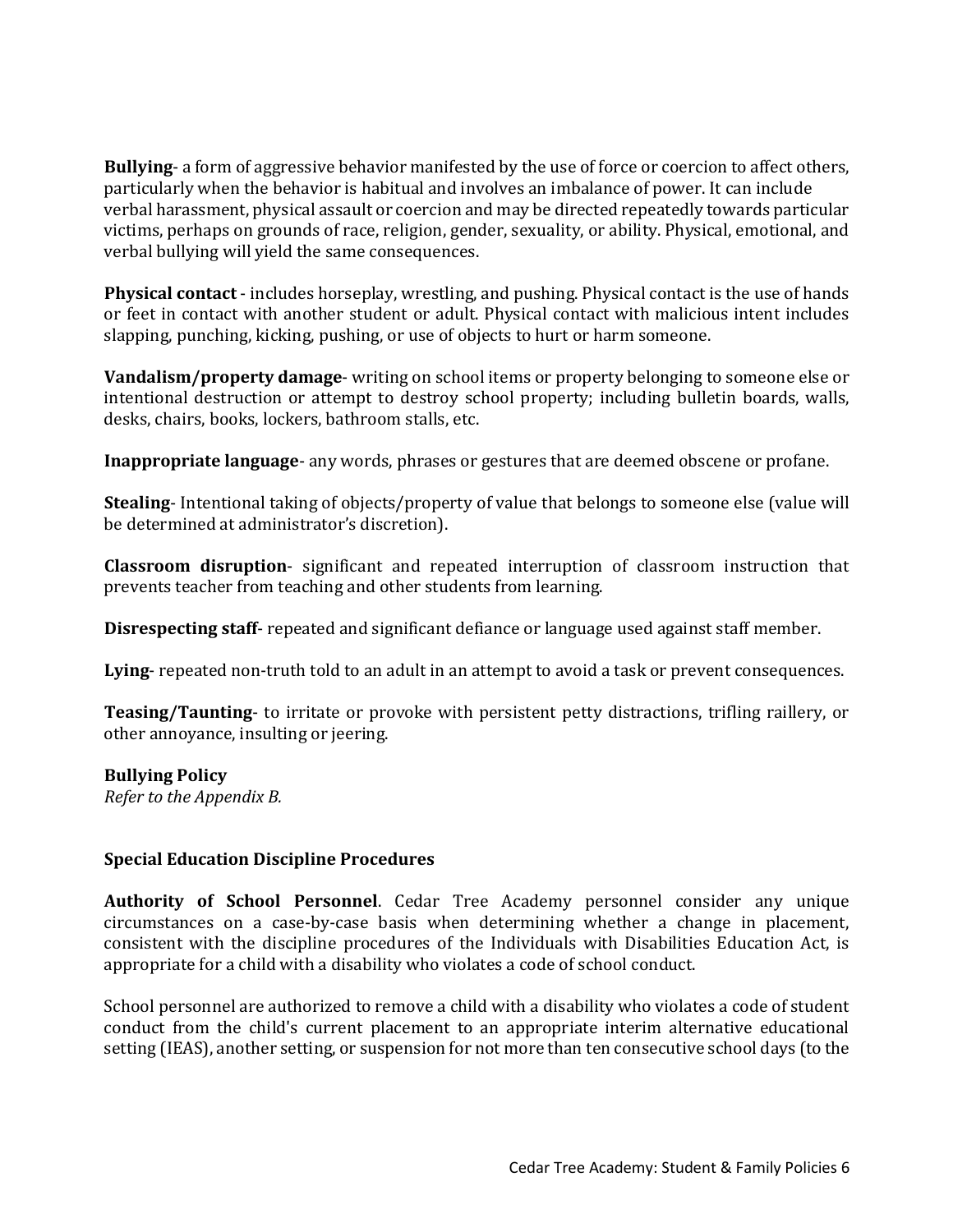extent those alternatives are applied to children without disabilities) consistent with state requirements relating to the suspension of pupils.

A child with a disability may not be suspended for more than ten consecutive school days and a total of 15 school days in one school year.

School personnel are authorized to remove a child with a disability for additional removals of not more than ten consecutive school days in that same school year for separate incidents of misconduct (as long as those removals do not constitute a change of placement).

If a child with a disability has been removed from his or her placement for 10 school days or less, Cedar Tree Academy provides services to the child if Cedar Tree Academy also provides services to children without disabilities who have been similarly removed.

For purposes of removals of a child with a disability from the child's current educational placement, a change of placement occurs if the removal is for more than ten consecutive school days or the child is subjected to a series of removals that constitute a pattern because:

- the series of removals total more than ten school days in a school year;
- the child's behavior is substantially similar to the child's behavior in previous incidents that resulted in the series of removals; and
- such additional factors as the length of each removal, the total amount of time the child is removed and the proximity of the removals to one another.

Cedar Tree Academy determines on a case-by-case basis whether a pattern of removals constitutes a change of placement.

After a child with a disability has been removed from the current placement for ten school days in the same school year during any subsequent days of removal Cedar Tree Academy provides services so as to enable the child to continue to participate in the general education curriculum, although in another setting, and to progress toward meeting the goals set out in the child's IEP.

If the current removal is for not more than 10 consecutive school days and is not a change of placement, school personnel, in consultation with at least one of the child's teachers, determine the appropriate services.

Cedar Tree Academy applies the relevant disciplinary procedures for children without disabilities to a child with a disability only if, as a result of the manifestation determination review, Cedar Tree Academy determines the behavior of the child was not a manifestation of the child's disability. Cedar Tree Academy applies the relevant disciplinary procedures in the same manner in which they would be applied to children without disabilities.

A child with a disability whose behavior is determined not to be a manifestation of the child's disability continues to be provided education services so as to enable the child to continue to participate in the general education curriculum, although in another setting, and to progress toward meeting the goals set out in the child's IEP.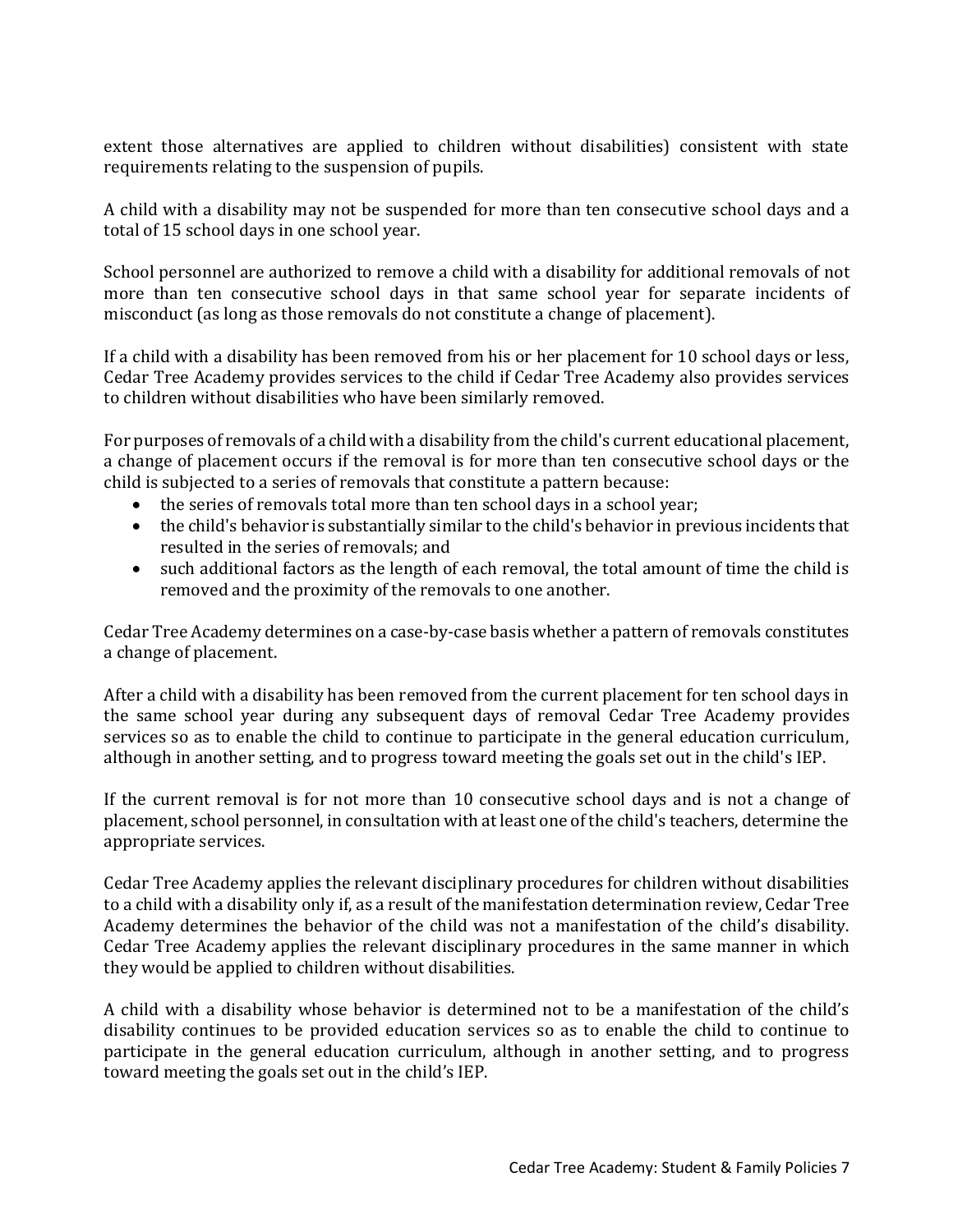Placement in Interim Alternative Educational Settings. School personnel are authorized to remove a child with a disability to an interim alternative educational setting for not more than 45 school days without regard to whether the behavior is determined to be a manifestation of the child's disability if:

- the child carries a weapon to or possesses a weapon at school, on school premises, or to or at a school function under the jurisdiction of the state or a local educational agency;
- the child knowingly possesses or uses illegal drugs, or sells or solicits the sale of a controlled substance, while at school, on school premises, or at a school function under the jurisdiction of the state or a local educational agency; or
- the child has inflicted serious bodily injury upon another person while at school, on school premises, or at an Academy function under the jurisdiction of the state or a local educational agency.

The IEP team determines the interim alternative educational setting and the appropriate services to be provided. A child placed in an interim alternative educational setting:

- continues to receive educational services to enable the child to continue to participate in the general curriculum, although in another setting, and to progress toward meeting the goals set out in the child's IEP; and
- if the behavior is not a manifestation of the child's disability, receives, as appropriate, a functional behavioral assessment, and behavioral intervention services and modifications, that are designed to address the behavior violation so that it does not recur;
- if the behavior is a manifestation of the child's disability, the child receives either:
	- o a functional behavior assessment, unless Cedar Tree Academy had conducted a functional behavioral assessment before the behavior that resulted in the change of placement occurred, and implemented a behavioral intervention plan, or
	- $\circ$  if a behavioral intervention plan already has been developed, reviews the behavioral intervention plan, and modifies it, as necessary, to address the behavior.

On the date on which the decision is made to place the child in an interim alternative educational setting or to make a removal that constitutes a change of placement for violating a code of conduct, Cedar Tree Academy notifies the parents of that decision and provides the parents a procedural safeguards notice.

When Cedar Tree Academy determines that maintaining the current placement of a child with a disability is substantially likely to result in injury to the child or others, the agency may request an expedited due process hearing to change the child's placement to an appropriate interim alternative educational setting for not more than 45 school days. The request for a due process hearing may be repeated if Cedar Tree Academy believes that returning the child to the original placement is substantially likely to result in injury to the child or others.

# **Manifestation Determination Reviews**

Within 10 school days of any decision to change the placement of a child with a disability because of a violation of a code of student conduct, Cedar Tree Academy, the parent, and relevant members of the child's IEP team (as determined by the parent and Cedar Tree Academy):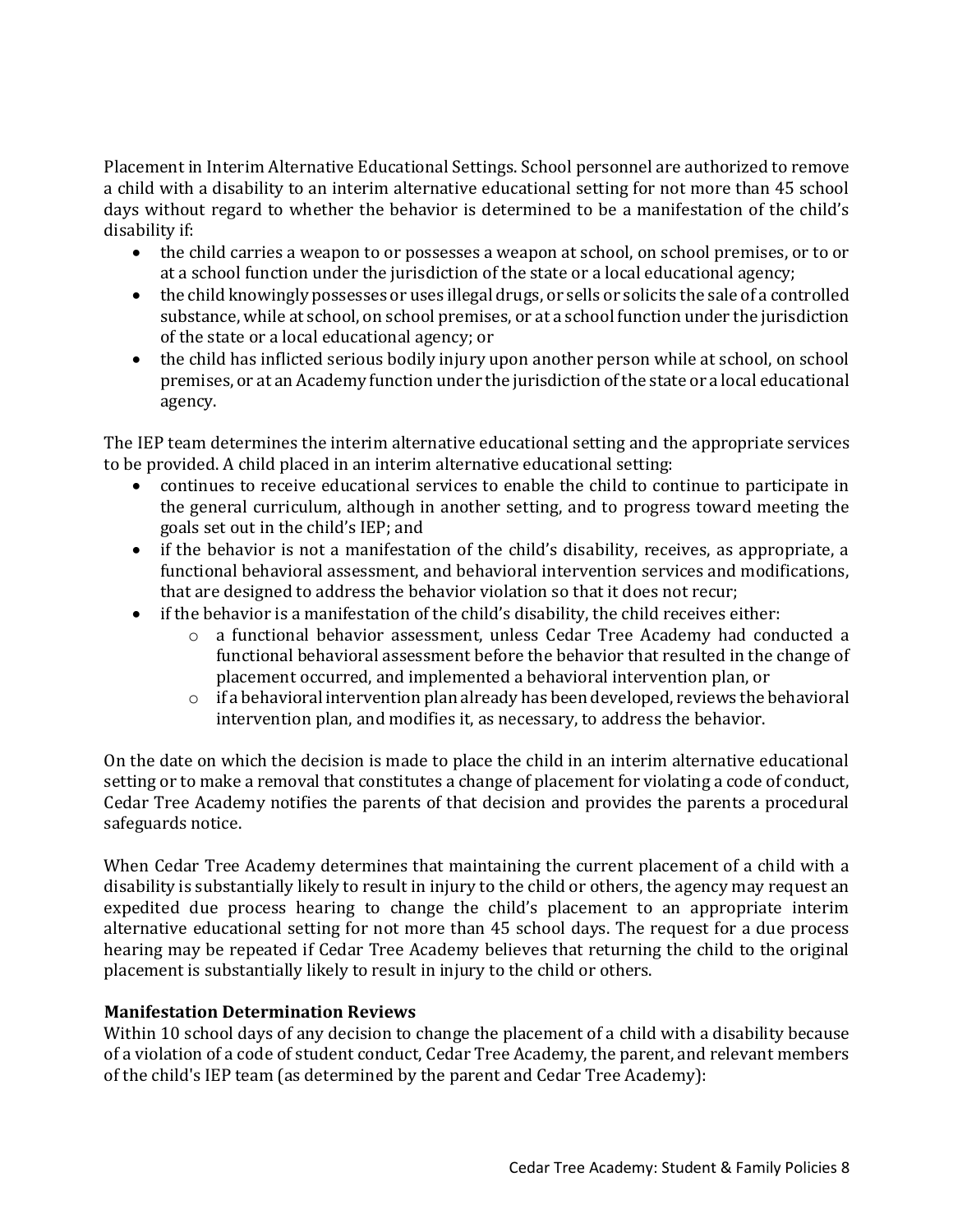- review all relevant information in the student's file, including the child's IEP;
- any teacher observations; and
- any relevant information provided by the parents.

The conduct is determined to be a manifestation of the child's disability if Cedar Tree Academy, the parent, and relevant members of the child's IEP team determine that either:

- the conduct in question was caused by, or had a direct and substantial relationship to, the child's disability; or
- the conduct in question was the direct result of Cedar Tree Academy's failure to implement the IEP.

If Cedar Tree Academy, the parent, and relevant members of the child's IEP team determine the conduct in question was the direct result of Cedar Tree Academy's failure to implement the IEP, Cedar Tree Academy takes immediate steps to remedy those deficiencies.

If the conduct was a manifestation of the child's disability, the IEP team returns the child to the placement from which the child was removed, unless the child has been placed in an interim alternative educational setting, or the parent and Cedar Tree Academy agree to a change of placement as part of the modification of the behavioral intervention plan, and either:

- conducts a functional behavioral assessment, unless Cedar Tree Academy had conducted a functional behavioral assessment before the behavior that resulted in the change of placement occurred, and implements a behavioral intervention plan for the child; or
- if a behavioral intervention plan already has been developed, the IEP team reviews the behavioral intervention plan, and modifies it, as necessary, to address the behavior.

If the conduct was not a manifestation of the child's disability, the child receives, as appropriate:

- a functional behavioral assessment and behavioral intervention services and modifications that are designed to address the behavior violation so that it does not recur; and
- educational services so as to enable the child to continue to participate in the general education curriculum, although in another setting, and to progress toward meeting the goals set out in the child's IEP.

# *Discipline Appeals Process*

A written appeal may be filed by a parent or student ore legal representative on behalf of any student receiving a suspension or explosion for any reason. An appeal shall be submitted to the principal of the school within ten (10) business days after receipt of the suspension or explosion.

Upon receipt of an appeal, the principal shall appoint an Appeals Panel and shall forward all written appeal requests to the panel chairperson within three (3) business days.

- I. The Appeals Panel referenced above shall consist of not less than three (3) members to be selected from the following:
	- a. The principal's designee, who shall be the panel chairperson;
	- b. A school counselor;
	- c. A department chairperson;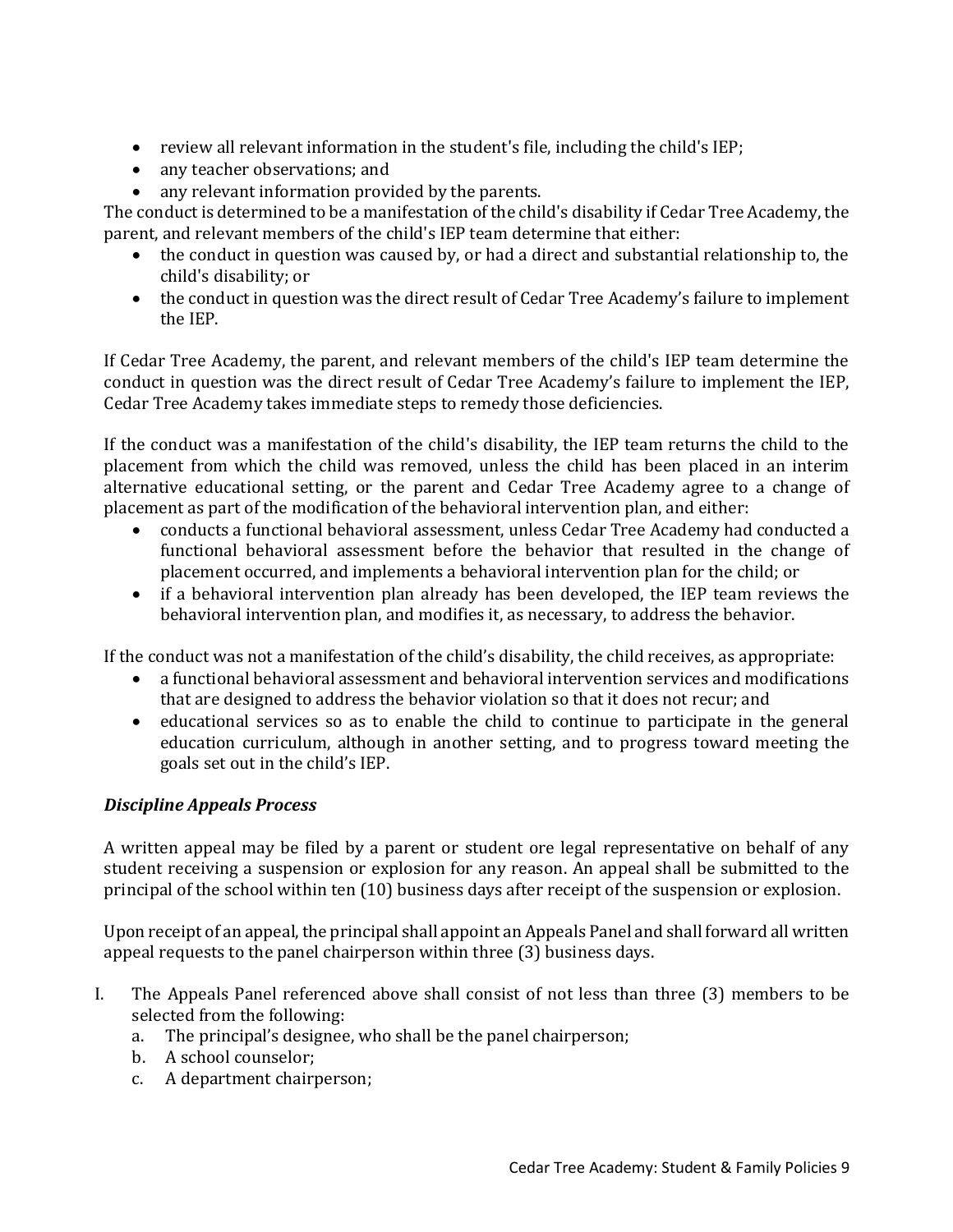- d. A teacher, other than the one involved;
- e. An attendance staff person;
- f. A student body representative; or
- g. A parent organization representative.
- II. Appropriate substitutions in the Appeals Panel described above may be made, when necessary; provided that a student body representative shall be on each Appeal Panel.
- III. The Appeals Panel shall hold a hearing within ten (10) calendar days after its appointment by the principal.
- IV. The student, parent, guardian or duly authorized representative shall appear at the hearing. One of these individuals shall be given the opportunity to present the student's case and upon request, to question the involved teacher and to be duly informed of the panel's recommendations.
- V. Each appeals panelist, including the chair, shall have an equal vote.
- VI. In the case of a tie vote, the Appeals Panel shall recommend that the initial grade be upheld.
- VII. The Appeals Panel's recommendation shall be forwarded immediately to the principal who shall issue the Panel's decision within ten (10) calendar days after the hearing.
- VIII. When an appeal is filed, the Student Hearing Office shall convene a hearing before an independent hearing officer who shall issue the final administrative decision in the matter.
- IX. The following procedural guidelines shall apply to hearings convened as described above:
	- a. The burden to show why the grade(s) in question should be changed shall be on the student or his or her parent or guardian;
	- b. Strict rules of evidence shall not apply;
	- c. Testimony or evidence shall be heard from both parties; and
	- d. A written determination shall be issued within five (5) business days of the hearing.

# **Placement During Appeals**

The parent of a child with a disability who disagrees with any decision regarding a disciplinary change in placement or a manifestation determination, or Cedar Tree Academy believes that maintaining the current placement is substantially likely to result in injury to the child or others may appeal the decision by requesting a hearing. During such appeal, the child will remain in the placement to which the child was removed pending the decision of the hearing officer or until the expiration of the disciplinary placement, whichever occurs first. The parent and Cedar Tree Academy may agree to a different placement during the appeal.

Unless Cedar Tree Academy and the parents agree in writing to waive the resolution meeting or agree to use the mediation process, Cedar Tree Academy conducts a resolution meeting within seven days of receiving notice of the parent's due process complaint.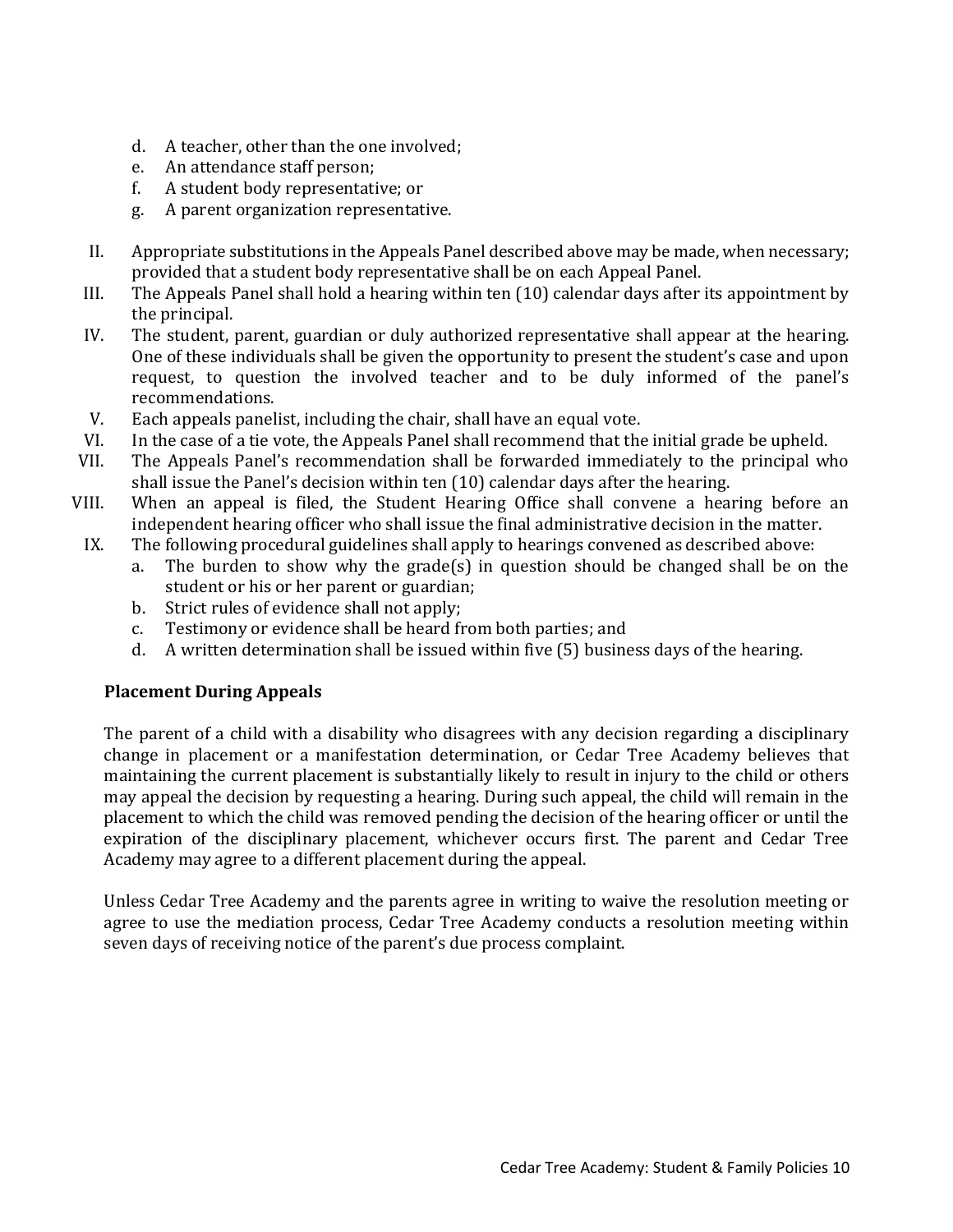# **Guidance (Discipline) Policy**

During the early childhood years, children are learning to be responsible for their own behavior. We believe in establishing consistent, easy-to-understand limits and in having teachers who respond to inappropriate behavior with insight, sensitivity, and skill. When clear, consistent and age-appropriate limits are present; children increasingly become responsible for themselves. When out-of-bounds behaviors do occur, we believe it is important for children to understand why the behavior is inappropriate and how to modify it.

We work to prevent behavior problems by arranging each classroom so that children work in small groups and have a choice of activities. The range of activities will give your child the freedom and ability to experience success and become self-directed. Teachers are also trained to skillfully direct behavior along appropriate channels. Children are encouraged to verbalize their feelings to learn to positively work through strong emotions. Teachers act as role models and encourage children's appropriate behaviors. **Under no circumstances is corporal punishment permitted. Discipline will not be associated with food, rest or toileting.** 

We believe that it is our responsibility to provide children with positive guidance and in our experience, most children will respond well to our approach. In the event that a child does not respond, we will notify the parents and work closely with them to develop a plan to help the child gain self-control and a positive attitude toward their peers and teachers.

When a pattern of behavior persist that endangers self, others or property, or significantly disrupts the program, we will work with the child's family to find solutions, up to and including referral for additional services or a more educationally appropriate setting.

## **Your signature below indicates that you have read and understand the above Child Guidance (Discipline) Policy.**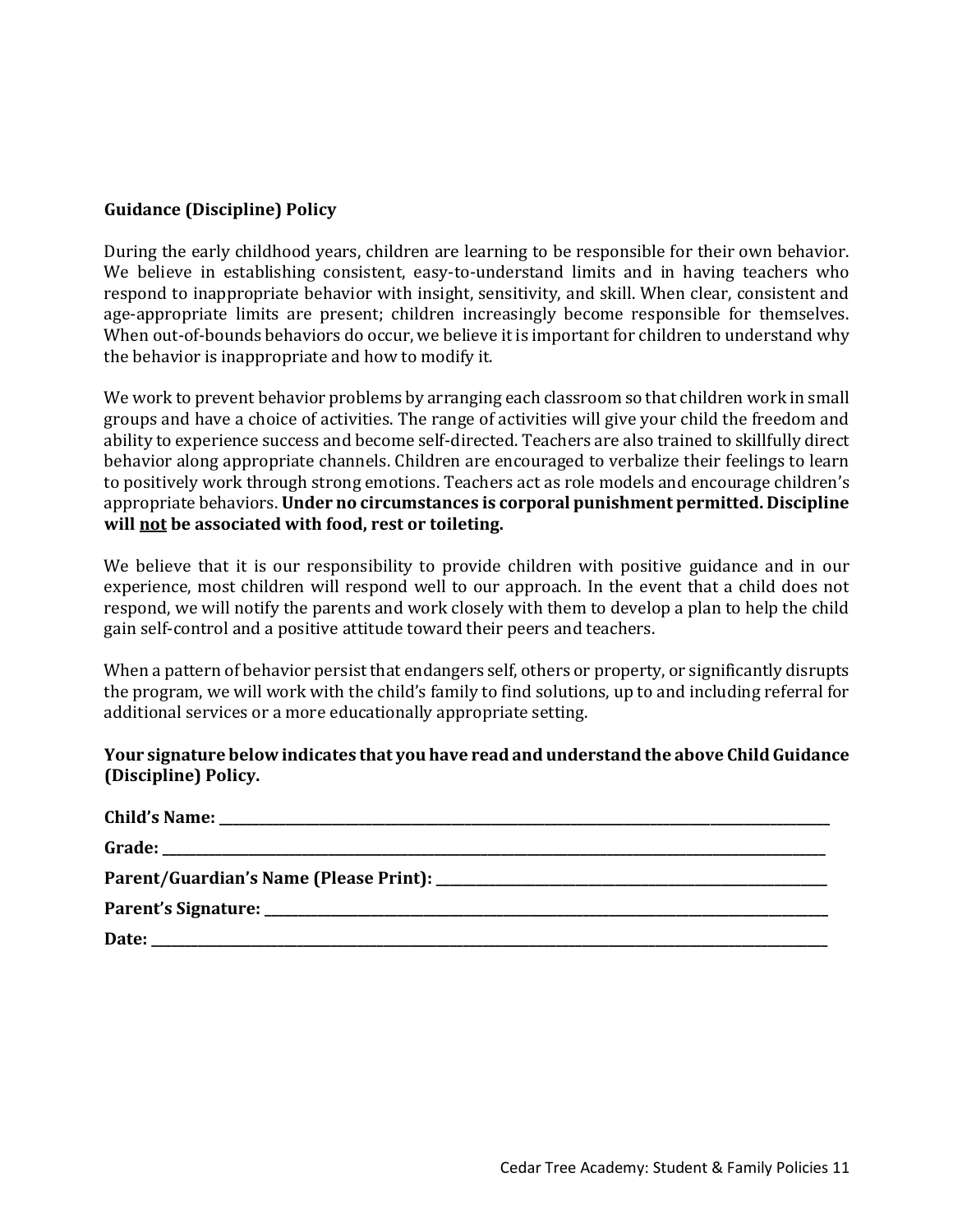# **ATTENDANCE POLICY**

Research studies in education show that school attendance is a major factor affecting student achievement, as chronic absenteeism is a proven, early warning sign of academic risk and school dropout, according to Attendance Works and Child & Family Policy Center. Parents, guardians, and students must adhere to the attendance policy and procedures below and should refer to the school calendar, when scheduling appointments and vacations.

Students enrolled are considered lawfully absent (**Excused Absence/Excused Tardy**) from school, including absence for any portion of the day, unless under the following conditions:

- a) Illness or injury of the child or the child's family member which requires hospitalization or bed rest.
- b) Physician ordental appointment.
- c) Infectious disease or parasitic infestation.
- d) Funeral service, memorial service, or bereavement upon the death of the child's family member.
- e) Life-threateningillnessor injuryofthechild'sfamilymember.
- f) Compliance with a court order (e.g. visitation, subpoena).
- g) Special educator or related services as defined in 10 U.S.C. 1401 (2004) for the child's disability.
- h) Observance of a religious holiday or service, because the child's or parent's religion forbids secular activity on the instructional day.
- i) Extraordinary circumstances beyond the control of the child's parent.

A note that explains the reason for the child's absence must be sent following each absence (-no later than 5 days after the absence, see attached attendance letter/Appendix B). Parents and/or guardians will receive daily messages when students are absent and tardy via School Messenger. Teachers and Student Support Staff will also contact families when students are experiencing excessive tardies, early dismissals and unexcused absences. If a student arrives after 8:30am, they are considered unexcused tardy.

## **UNEXCUSED ABSENCES**

- Three (3) or more unexcused absences and/or unexcused tardies will result with a phone call and letter home.
- Three (3) *consecutive* unexcused absences will result with a phone call to parent, guardian and/or emergency contact. If parent, guardian and/or emergency contact cannot be reached, Cedar Tree Academy will contact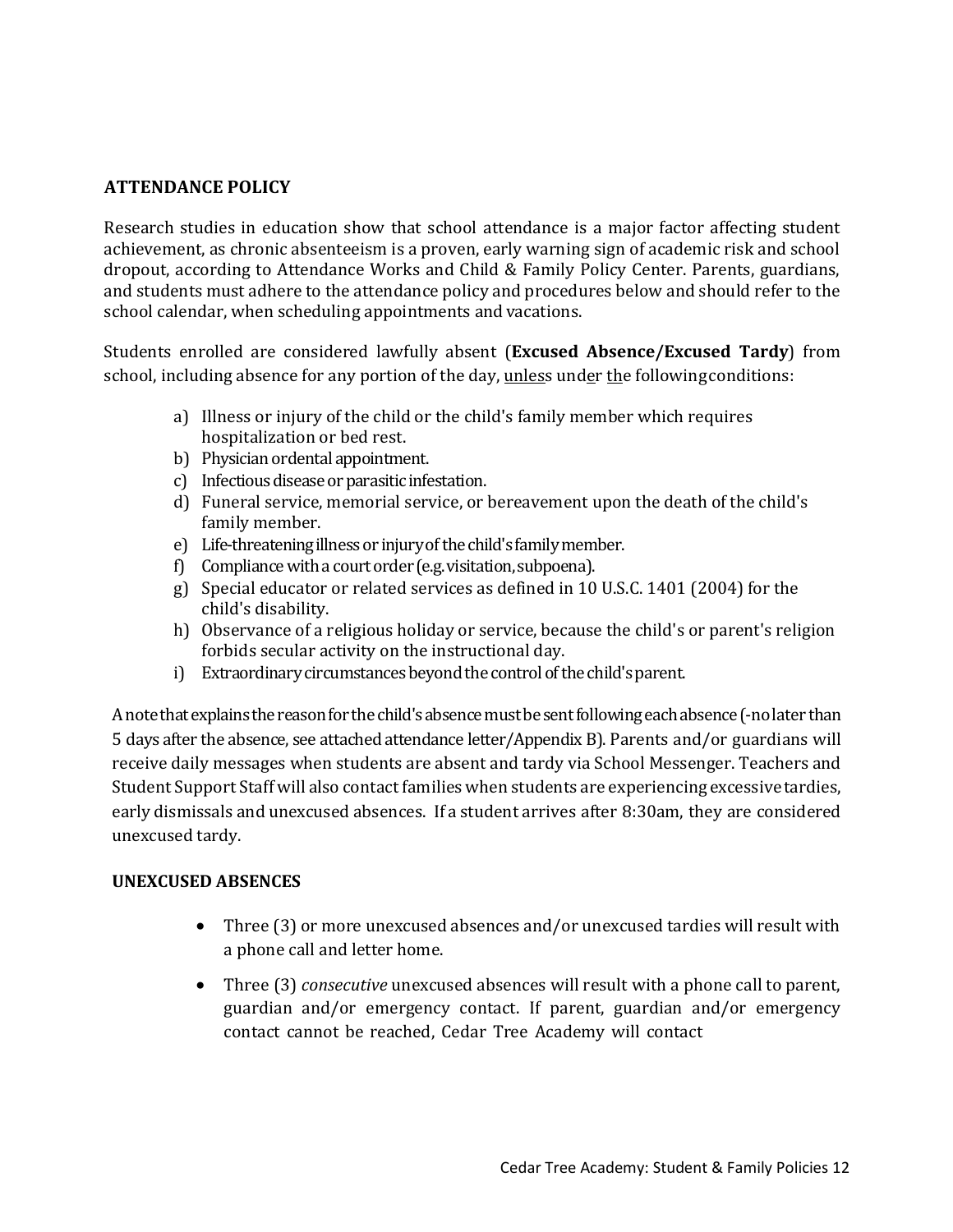Metropolitan Police Department to have them complete a safety/wellness check to ensure student's safety.

- Five (5) unexcused absences and/or unexcused tardies will result with a phone call, letter and **mandatory** attendance conference with the attendance monitor.
- Seven (7) unexcused absences and/or unexcused tardies will result with a phone call and additional letter. Executive director will be notified of absences.
- Ten (10) unexcused absences will result with a letter, **mandatory** attendance conference and Educational Neglect Report submitted to the District of Columbia's Child & Family Service Agency (after the second day of the  $10<sup>th</sup>$ unexcused absence).
- Twenty (20) consecutive unexcused absences will result in dismissal from Cedar Tree Academy.

# *Note: Trips and vacations will be coded as unexcused absences.*

## **RULES FOR TRUANCY AND EDUCATIONAL NEGLECT**

Students age five (5) to thirteen (13) shall be referred by the school to the Child and Family Services Agency not later than two (2) school days after:

(1) The accrual of ten (10) unexcused absences within one (1) school year;

(2) Immediately at any time that educational neglect is suspected.

## **Procedure for referral**:

Employees who are concerned about having not seen a particular student in school and suspect truancy should report their concerns to the school's Enrollment Specialist or designee. Enrollment Specialist or designee shall make CFSA referrals using the following information:

#### **STEP-BY-STEP INSTRUCTIONS (from the CFSA Website)**

Step 1: Go to cfsa.dc.gov

Step 2: Click on the For Partners tab

- Step 3: Click on School Personnel
- Step 4: Click on CFSA Educational Neglect Reporting form

Cedar Tree Academy: Student & Family Policies 13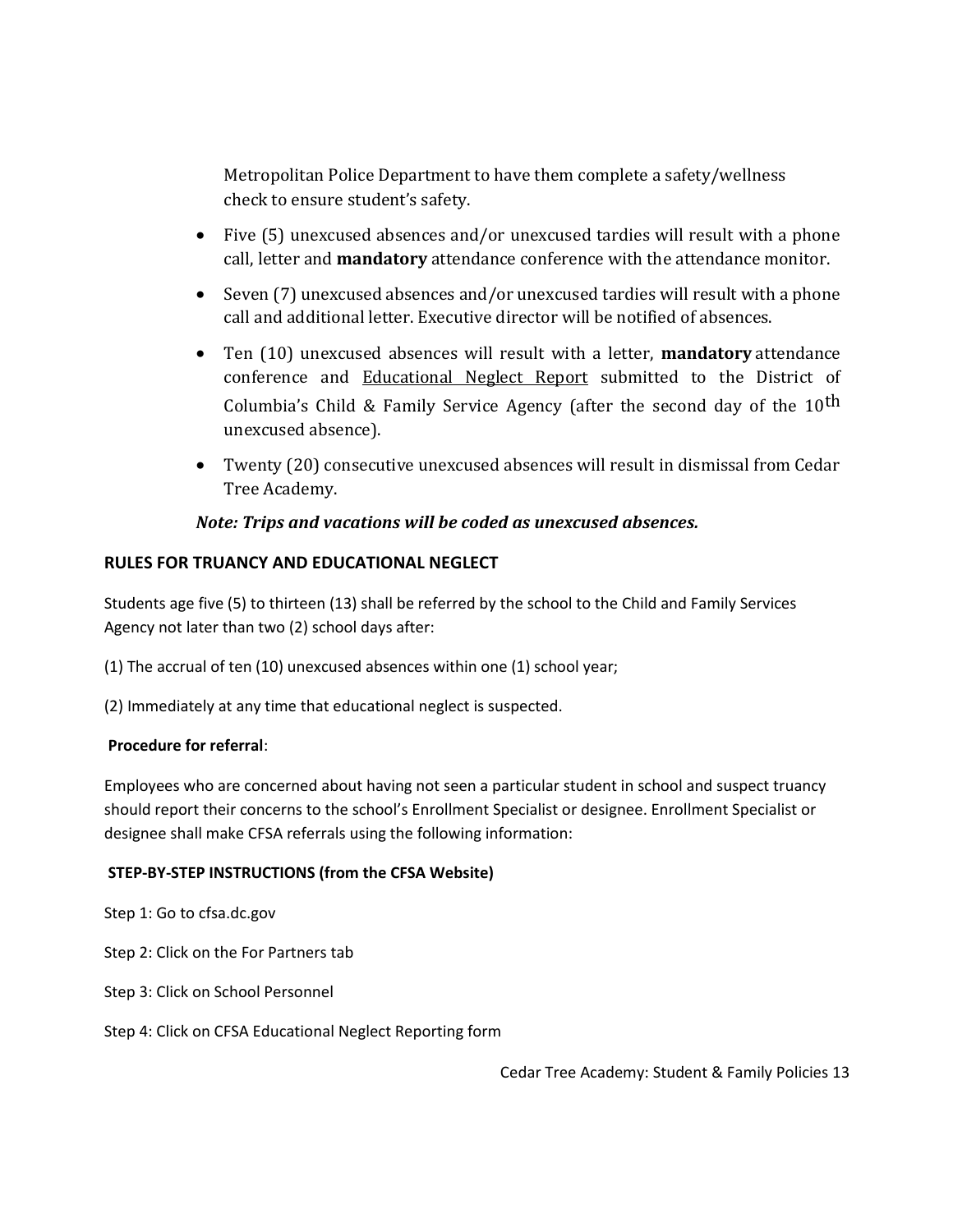Step 5: Complete each page on the form, clicking the CONTINUE button at the bottom of each page to move to the next screen

Step 6: Upon completion of the Form click SUBMIT

Step 7: Attach supporting documents (i.e. grades/attendance) using the ADD FILE button

Step 8: Provide a description for each document that you attach and select SAVE Step

9: Click CONTINUE. You will be provided a tracking code as well as an email confirmation of your submission.

# **ATTENDANCE APPEAL PROCESS**

A written appeal may be filed by a parent on behalf of any student receiving a reduced or a failing grade(s) due to unexcused absences. An appeal shall be submitted to the principal of the school within ten (10) business days after receipt of the failing grade(s).

Upon receipt of an appeal, the principal shall appoint an Appeals Panel and shall forward all written appeal requests to the panel chairperson within three (3) business days.

I. The Appeals Panel referenced above shall consist of not less than three (3) members to be selected from the following:

- (a) The principal's designee, who shall be the panel chairperson;
- (b) A school counselor;
- (c) A department chairperson;
- (d) A teacher, other than the one involved;
- (e) An attendance staff person;

Cedar Tree Academy: Student & Family Policies 14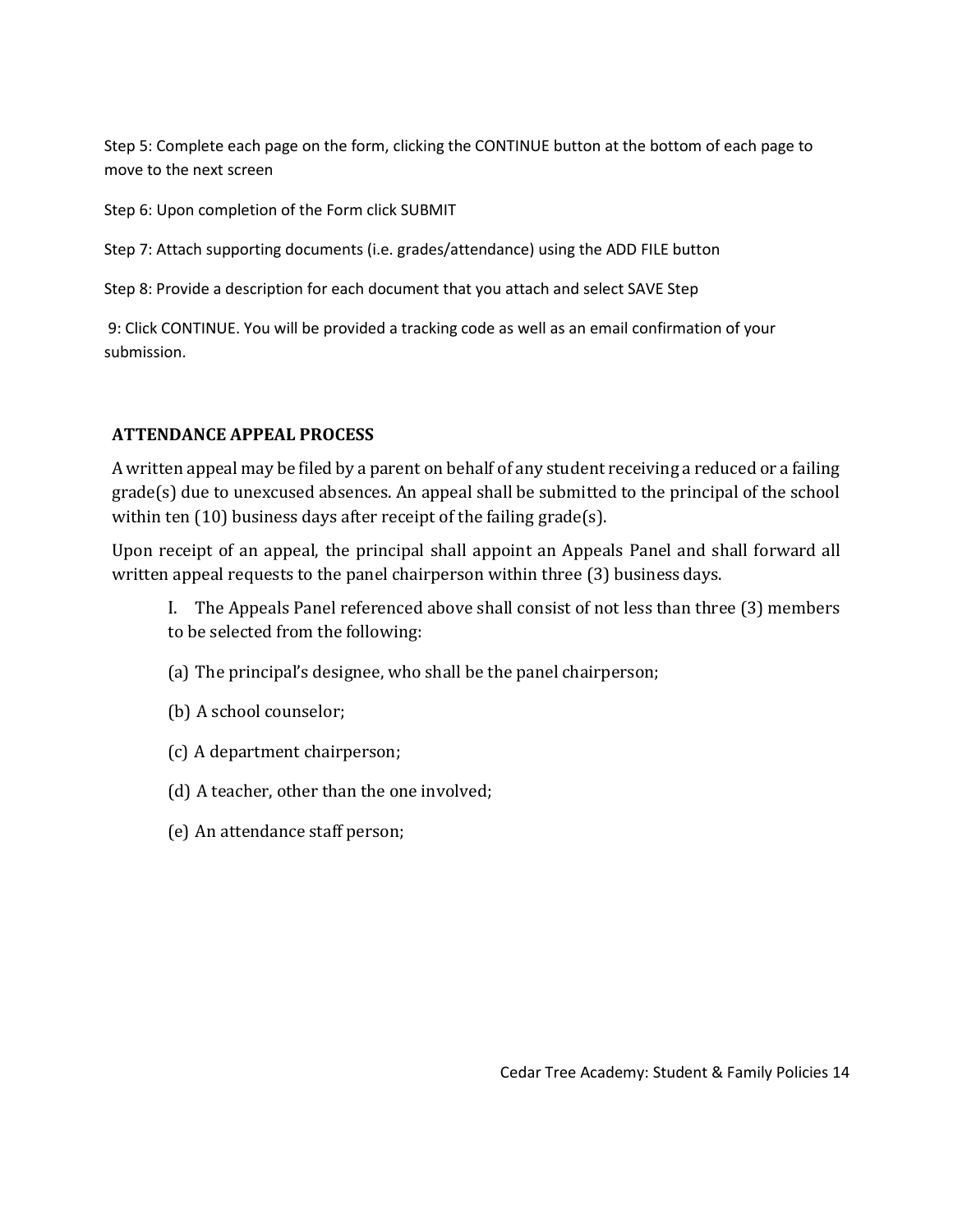- (f) A parent organization representative.
- II. Appropriate substitutions in the Appeals Panel described above may be made, when necessary.
- III. The Appeals Panel shall hold a hearing within ten (10) calendar days after its appointment by the principal.
- IV. The parent, guardian or duly authorized representative shall appear at the hearing. One of these individuals shall be given the opportunity to present the student's case and upon request, to question the involved teacher and to be duly informed of the panel's recommendations.
- V. Each appeals panelist, including the chair, shall have an equal vote.
- VI. In the case of a tie vote, the Appeals Panel shall recommend that the initial grade be upheld.
- VII. The Appeals Panel's recommendation shall be forwarded immediately to the principal who shall issue the Panel's decision within ten (10) calendar days after the hearing.
- VIII. When an appeal is filed, the Cedar Tree Board of Directors shall convene a hearing and shall issue the final administrative decision in the matter.
- IX. The following procedural guidelines shall apply to hearings convened as described above:
	- a) The burden to show why the grade(s) in question should be changed shall be on the student's parent or guardian;
	- b) Strict rules of evidence shall not apply;
	- c) Testimony or evidence shall be heard from both parties; and
	- d) A written determination shall be issued within five (5) business days of the hearing.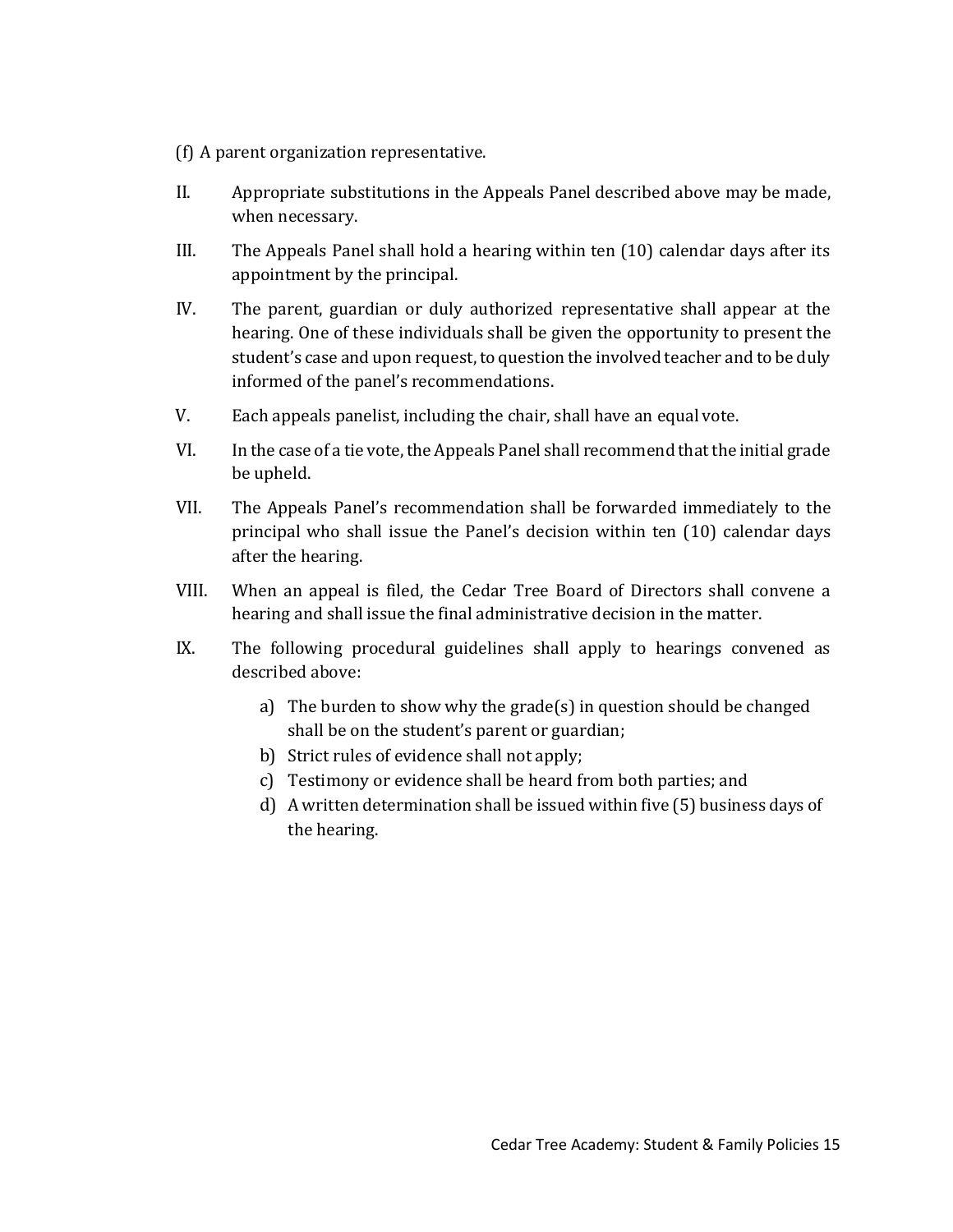## **GRIEVANCE POLICY AND PROCEDURES**

The procedures presented here are an attempt to provide mechanisms by which alleged violations of rights, rules or policies in the operation of and the services provided by Cedar Tree Academy PCS may be resolved in an orderly and timely manner.

Cedar Tree Academy PCS provides assistance through its grievance process to help the individual with a complaint to understand the various procedures and to pursue the most direct channel to be heard and seek satisfactory resolution. Complainants are encouraged to use this assistance during the informal and formal phase of problem solving.

## **1. What May Be Grieved**

The CTA grievance process should be used for the following **Categories of Grievances:**

- a. To deal with complaints and concerns pertaining to the educational environment, employment arrangements, or interpersonal conflicts;
- b. To resolve conflicts of discrimination and harassment based upon, race, color, religion, creed, sex, national origin, age, disability, veteran status, sexual orientation, or otherwise.

### **2. Who May Grieve**

Employees, students, parents, and visitors who believe they have been discriminated against or been the subject of harassment based on race, color, national origin, sex, age, or disability in admission or access to, or treatment in programs and activities of CTA may use the procedures as set forth below to file an informal or formal complaint.

#### **3. Informal Grievance**

CTA works to resolve disputes with due diligence and understands that in many instances resolution may be obtained through proving a means of communication between the person(s) who believe that they have been discriminated against or have been a subject of harassment and the school administration. CTA encourages but does not require that any person who has a grievance speak directly with the designated CTA administrator in an effort to resolve the concern(s).

#### **4. Formal Grievance**

#### **Step 1: Filing**

A written notice must be completed and signed by the grievant and submitted to the designated CTA administrator at the particular campus within ninety (90) days of the alleged discrimination or harassment. A complaint form may be obtained from the school's main office. The written notice must identify the subject of the complaint, the time frame/date(s) of the occurrence and the resolution or relief sought. The written notice must be signed and dated.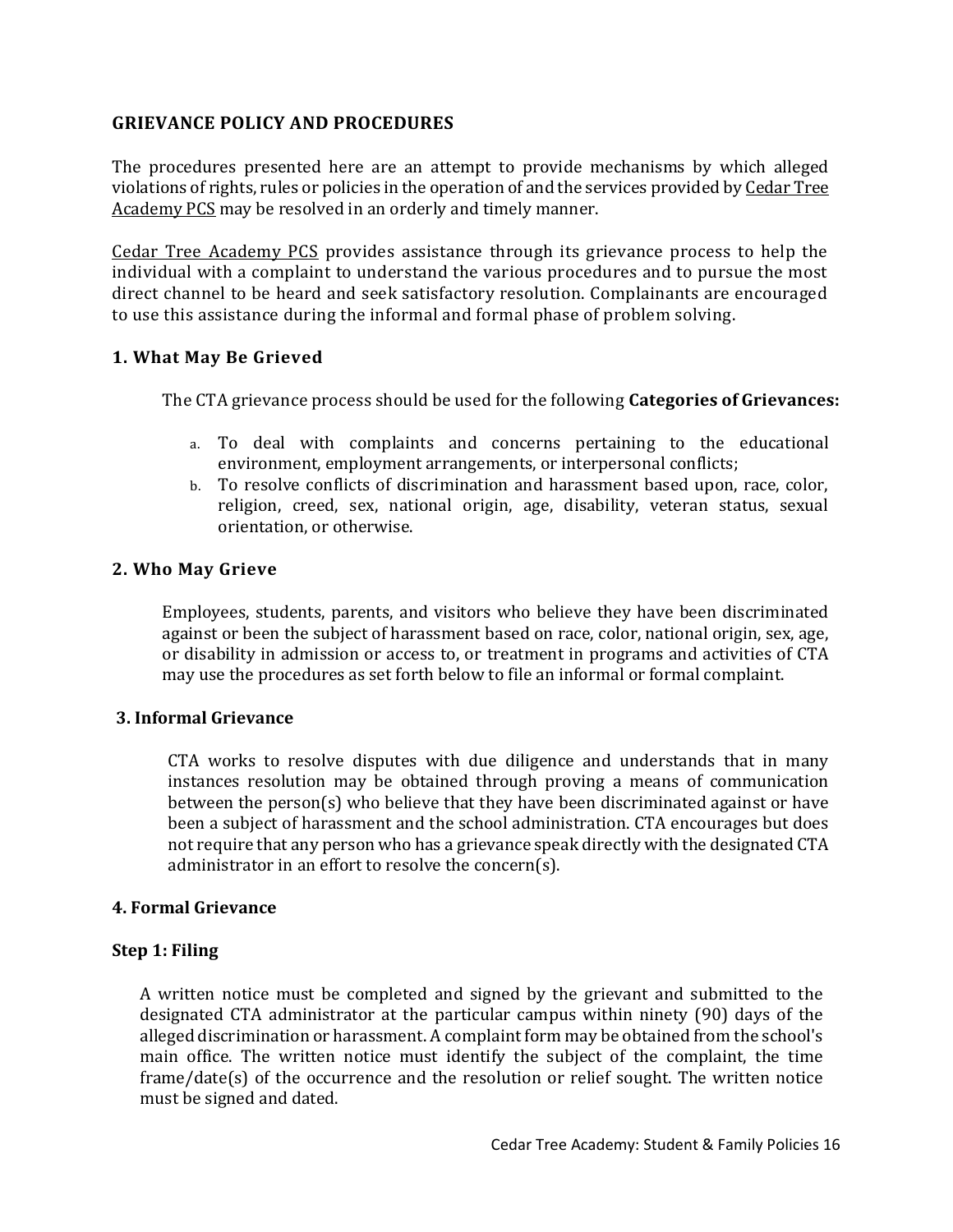## **Step 2: Investigation**

The designated CTA administrator will promptly conduct a thorough and impartial investigation of the complaint. The investigation will include 1) obtaining written evidence, 2) interviewing witnesses, and 3) allowing parties to present evidence. All matters relating to the investigation and/or the alleged discrimination or harassment are considered confidential and will not be disclosed to persons not involved in the investigation except as required by law.

## **Step 3: Response**

Within thirty (30) days of receiving the written notice, the designated CTA administrator will 1) respond to the grievant in writing summarizing the information obtained from the investigation, 2) determine whether the grievance is substantiated, and if so, 3) propose and appropriate resolution. If the grievance is substantiated, immediate action will be taken to resolve.

### **Step 4: Appeal**

If the grievant is not satisfied with the decision of the designated CTA administrator, he/she may appeal the decision through a signed written statement to the Executive Director (or designee) at 701 Howard Road, SE, Washington, DC 20020, 202.610.4193 (telephone) or 202.610.2845 (fax) within ten (10) days of the meeting.

A grievant who would like to appeal the findings or remedy or does not wish to utilize this process may file a complaint with the Office of Civil Rights at any time before or during the grievance procedures. The regional office for the District of Columbia is located at 400 Maryland Avenue, SW, Washington, DC 20202 and can be reached at (202) 453 -6020 (telephone) or (202) 453-6021 (fax).

If the issue cannot be resolved between the family and school-based leadership alone, please contact the following:

## **Carla Bailey, Board President, Cedar Tree Academy cbailey@cedartree-dc.org**

#### **PROHIBITION AGAINST RETALIATION**

CTA does not tolerate or permit retaliation against a grievant who *files* a complaint pursuant to this policy. Immediate action will be taken against any person found to have retaliated against a grievant that has made a complaint.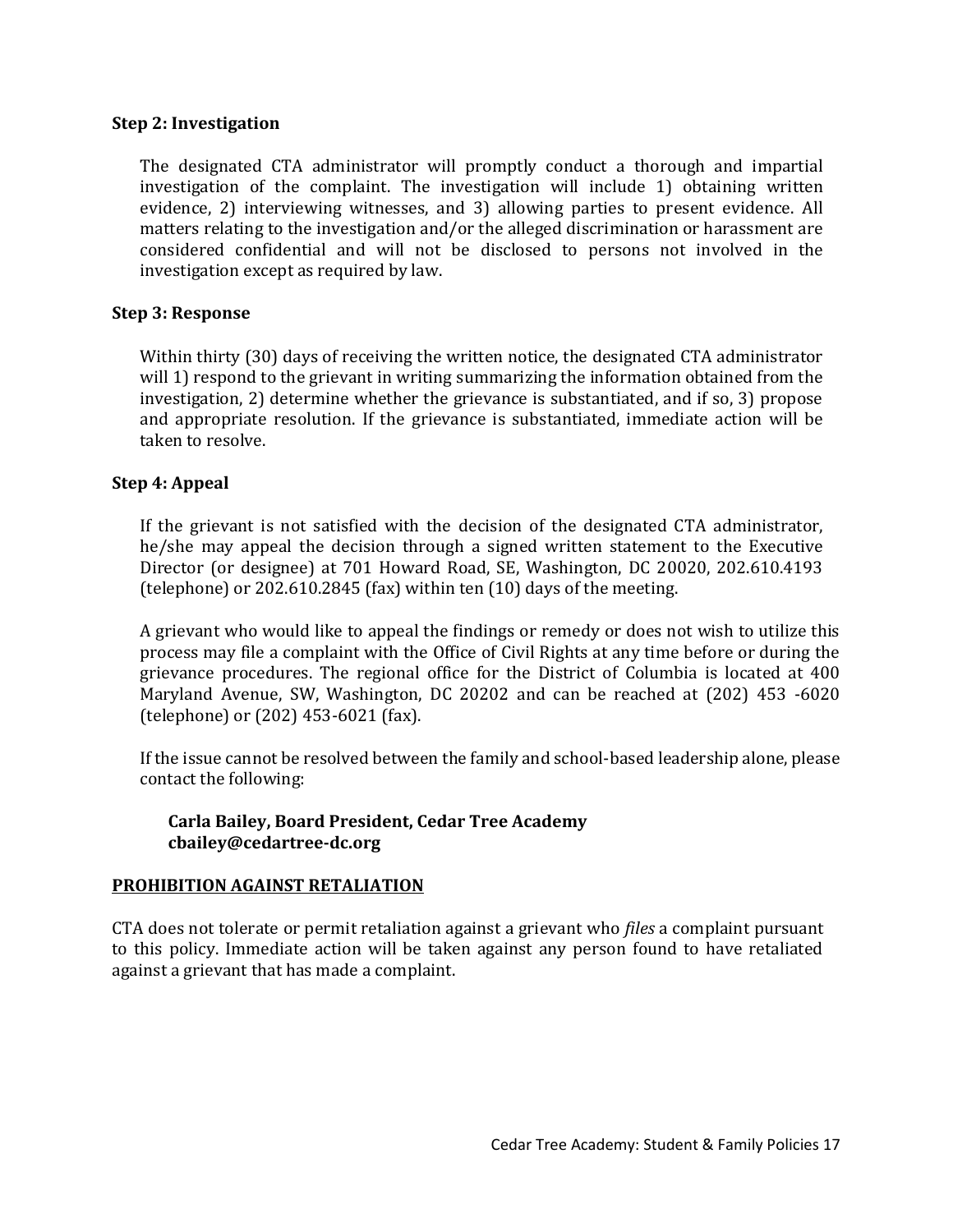## **Complaint Form**

Please complete every appropriate item and submit within ninety (90) days after the incident of alleged discrimination or harassment to:

**Cedar Tree Academy Attn: Business Office 701 Howard Road SE Washington, DC 20020 Phone: 202-610-4193 Fax: 202-601-2845**

A complaint must be filled within 90 (ninety) days of the event which is the subject of the complaint.

- ➢ Please **print clearly** all requested information.
- ➢ Attach additional pages and supporting documentation if necessary.
- $\triangleright$  Anonymous complaints will not be accepted.

Name: \_\_\_\_\_\_\_\_\_\_\_\_\_\_\_\_\_\_\_\_\_\_\_\_\_\_\_\_\_\_\_\_\_\_\_\_\_\_\_\_\_\_\_\_\_\_ Title: \_\_\_\_\_\_\_\_\_\_\_\_\_\_\_\_\_\_\_\_\_

Student Name (if complaint is being filed by a parent): \_\_\_\_\_\_\_\_\_\_\_\_\_\_\_\_\_\_\_\_\_\_\_\_ Home Address: \_\_\_\_\_\_\_\_\_\_\_\_\_\_\_\_\_\_\_\_\_\_\_\_\_\_\_\_\_\_\_\_\_\_\_\_\_\_\_\_\_\_\_\_\_\_\_\_\_\_\_\_\_\_\_\_\_\_\_\_\_\_\_\_\_\_\_\_\_\_\_\_\_ City: \_\_\_\_\_\_\_\_\_\_\_\_\_\_\_\_\_\_\_\_\_\_\_\_\_\_\_\_\_\_\_\_ State: \_\_\_\_\_\_\_\_\_\_\_\_\_\_\_\_\_\_\_\_\_ Zip: \_\_\_\_\_\_\_\_\_\_\_\_\_\_\_ Phone/Home: \_\_\_\_\_\_\_\_\_\_\_\_\_\_\_\_\_\_\_\_\_\_\_\_ Cell: \_\_\_\_\_\_\_\_\_\_\_\_\_\_\_\_\_\_\_\_\_\_\_\_\_Work: \_\_\_\_\_\_\_\_\_\_\_\_\_ School/Work Location: \_\_\_\_\_\_\_\_\_\_\_\_\_\_\_\_\_\_\_\_\_\_\_\_\_\_\_\_\_\_\_\_\_\_\_\_\_\_\_\_\_\_\_\_\_\_\_\_\_\_\_\_\_\_\_\_\_\_\_\_\_\_\_

Supervisor's Name (for employee complaints only): \_\_\_\_\_\_\_\_\_\_\_\_\_\_\_\_\_\_\_\_\_\_\_\_\_\_\_\_\_\_

E-mail Address: \_\_\_\_\_\_\_\_\_\_\_\_\_\_\_\_\_\_\_\_\_\_\_\_\_\_\_\_\_\_\_\_\_\_\_\_\_\_\_\_\_\_\_\_\_\_\_\_\_\_\_\_\_\_\_\_\_\_\_\_\_\_\_\_\_\_\_\_\_\_\_\_

#### **1. Circle below why you believe you were discriminated against:**

Age Race Color Disability Marital Status Gender/Sexual Harassment/Pregnancy Religion Retaliation\*(for complaint) Ethnicity/National Origin/Nationality None of the above

\* Retaliation is defined as adverse action taken in response to an individual's participation in a protected activity. A protected activity is opposing discriminatory action (e.g. filing a complaint, etc.) or participating in a discrimination-related proceeding.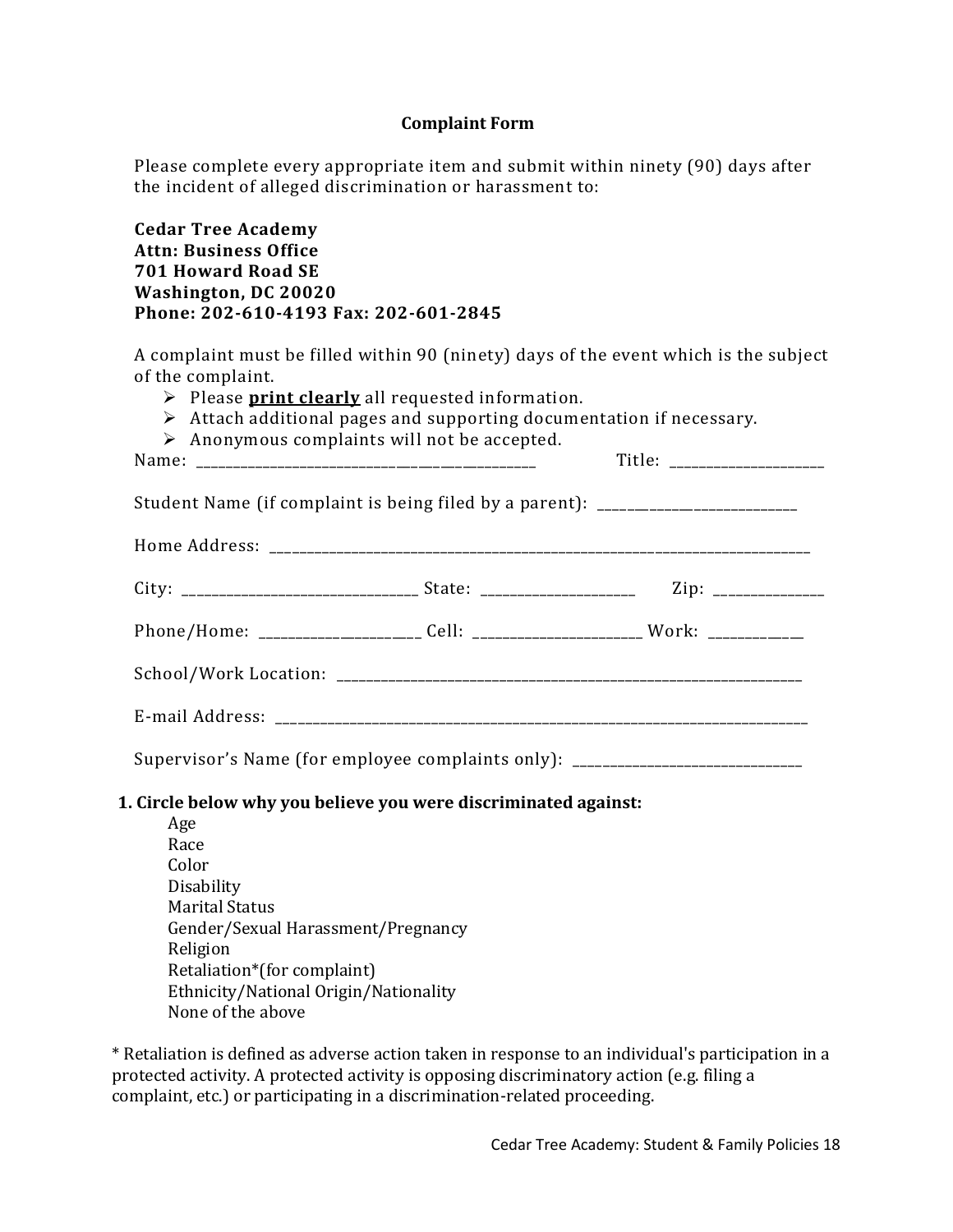# 2. Name/Title/Location of person(s) you believe discriminated against you.

| Name: ______________________                                   | Title: ___________________                         | Location: ______________ |  |  |  |  |
|----------------------------------------------------------------|----------------------------------------------------|--------------------------|--|--|--|--|
| Name: _____________________                                    | Title: __________________ Location: ____________   |                          |  |  |  |  |
| Name: ______________________                                   | Title: ___________________ Location: _____________ |                          |  |  |  |  |
| 3. Date(s) on which alleged act(s) of discrimination occurred: |                                                    |                          |  |  |  |  |
|                                                                |                                                    |                          |  |  |  |  |
|                                                                |                                                    |                          |  |  |  |  |
| 4. Where did it take place?                                    |                                                    |                          |  |  |  |  |

5. Explain what happened. (Cite names and evidence, if any, and attach extra pages if needed)

6. If you believe you were treated differently than others, please provide the name(s) of those treated differently, what the difference in treatment was and the contact number for the individual receiving different treatment.

Cedar Tree Academy: Student & Family Policies 19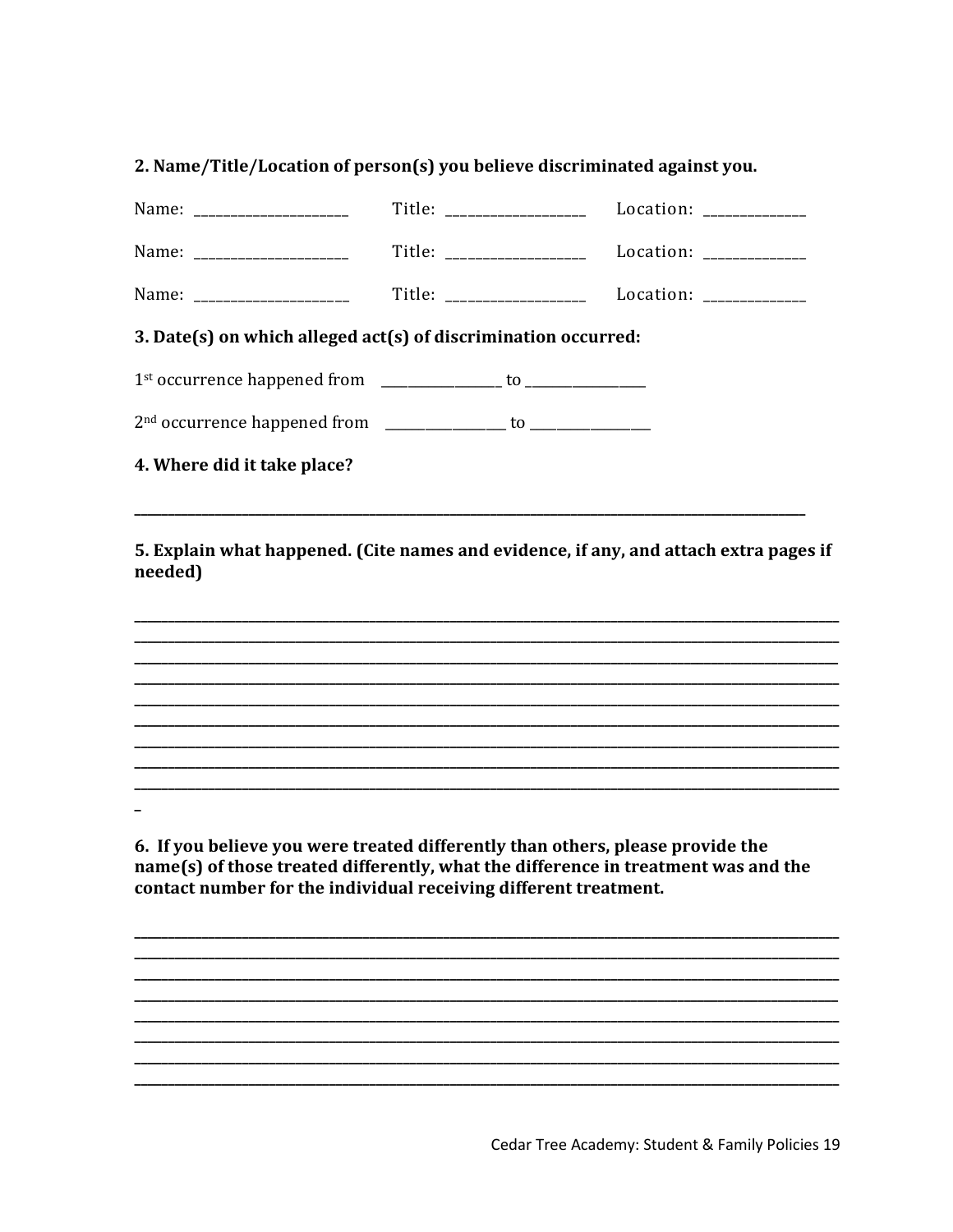## **7. List witness or people who can verify your allegations**

| Contact Name: | <b>Contact Number:</b> |
|---------------|------------------------|
| Contact Name: | <b>Contact Number:</b> |
| Contact Name: | <b>Contact Number:</b> |

## **8. If you have any records that verify or relate to your complaint, please attach them to this form.**

I attest that the information in this complaint is true and accurate to the best of my recollection. I agree to fully comply with the investigative process.

Signature: \_\_\_\_\_\_\_\_\_\_\_\_\_\_\_\_\_\_\_\_\_\_\_\_\_\_\_\_\_\_\_\_\_\_\_\_\_\_\_\_\_\_\_\_\_\_\_\_ Date: \_\_\_\_\_\_\_\_\_\_\_\_\_\_\_\_\_\_\_\_\_\_\_\_\_\_\_\_\_\_\_

You will be contacted by a member of our staff within five (5) business days to schedule an appointment to discuss your concerns. If you have not heard from CTA within this time frame, please call 202-610-4193.

## Note: **All complaints require completion of this form. Any other form will not be accepted. Complaint forms in additional languages are available on request.**

## **Notice of Rights for Disabled Students and Parents Under Section 504 of the Rehabilitation Act of 1973**

The Rehabilitation of 1973, commonly known as "Section 504" (§504), is a federal law passed by the United States Congress with the purpose of prohibiting discrimination against persons with disabilities who may participate in, or receive benefits from, programs receiving federal financial assistance. In the school setting §504 applies to ensure that eligible students with disabilities are provided with educational benefits and opportunities equal to those provided to non-disabled students. You are receiving this document because you are either an adult student or the parent of a minor student who has or is suspected of having a disability under §504.

Under §504, a student is considered "disabled" if he or she suffers from a physical or mental impairment that substantially limits one or more of their major life activities, such as learning, walking, seeing, hearing, breathing, working, caring for oneself, eating, sleeping, standing, lifting, bending, speaking, reading, concentrating, thinking, communicating, and performing manual tasks. Section 504 also applies to students with a record of having a substantially limiting impairment, or who are regarded as being disabled even if they are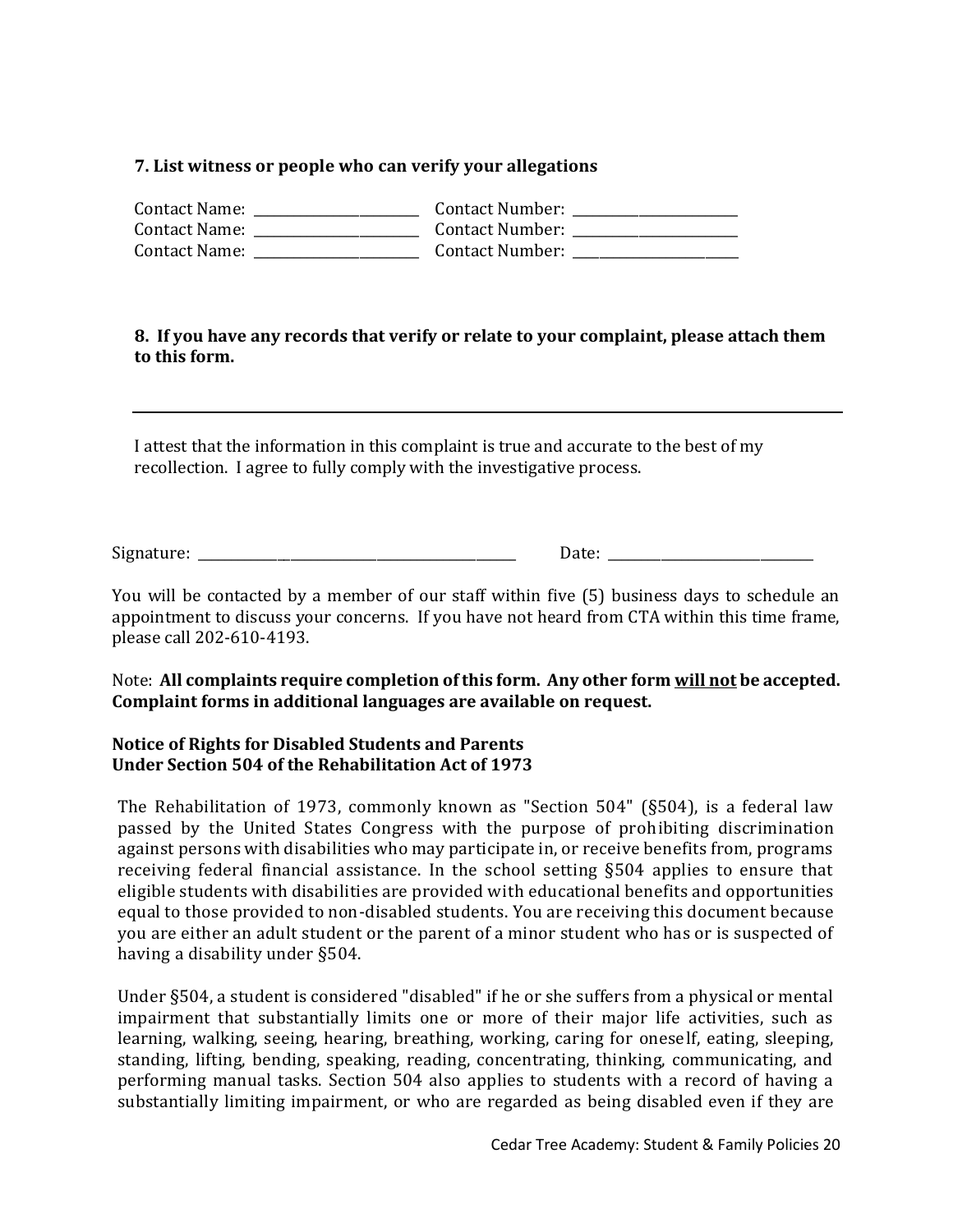truly not disabled. Students can be considered disabled, and can receive accommodations and/or services under §504, even if they do not qualify for, or receive, special education services.

The purpose of this Notice is to inform parents and student of the rights granted to them under §504. The federal regulations that implement §504 are found at Title 34, Part 104 of the Code of Federal Regulations (CFR). They include the following rights:

- 1. You have a right to be informed about your rights under §504. [34 CFR 104.32]. The public school that you or your child attends must provide you with written notice of your rights under §504 (this document represents written notice of rights as required under §504). If you need further explanation or clarification of any of the rights described in this notice, please contact the 504 Coordinator for the school that you or your student is attending. (Building 504 Coordinator for Cedar Tree Academy is the Behavior Intervention Specialist).
- 2. A child who has a physical or mental impairment that substantially limits a major life activity ("eligible child") has the right to a free appropriate public education designed to meet his or her educational needs as adequately as the needs of nondisabled students are met. [34 CFR 104.33].
- 3. An eligible child has the right to free educational services, with the exception of certain costs normally also paid by the parents of non-disabled students.
- 4. To the maximum extent appropriate, an eligible child has the right to be educated with children who are not disabled. The eligible child will be placed and educated in regular classes, unless the Academy demonstrates that his or her educational needs cannot be adequately met in the regular classroom, even with the use of supplementary aids and services. [34 CFR 104.34].
- 5. The eligible child has the right to services, facilities, and activities comparable to those provided to non-disabled students. [34 CFR 104.34].
- 6. The Academy must undertake an evaluation of your child prior to determining eligibility under Section 504 and developing his or her appropriate educational placement or program of services under §504, and also before any subsequent significant change in placement. [34 CFR 104.35].
- 7. If formal assessment instruments are used as a part of an evaluation, procedures used to administer assessments and other instruments must comply with the requirements of §504 regarding test validity, proper method of administration, and appropriate test selection. [34 CFR 104.35]. The Academy will consider information from a variety of sources in making its determinations, including, for example:
- 8. Placement decisions regarding your child must be made by a group of persons (a 504 Committee or Team) knowledgeable about your child, the meaning of the evaluation data, possible placement options, and the requirement that to the maximum extent appropriate, children with disabilities should be educated with non-disabled children. [34 CFR 104.35].
- 9. If your child is eligible for services under §504, he or she has a right to periodic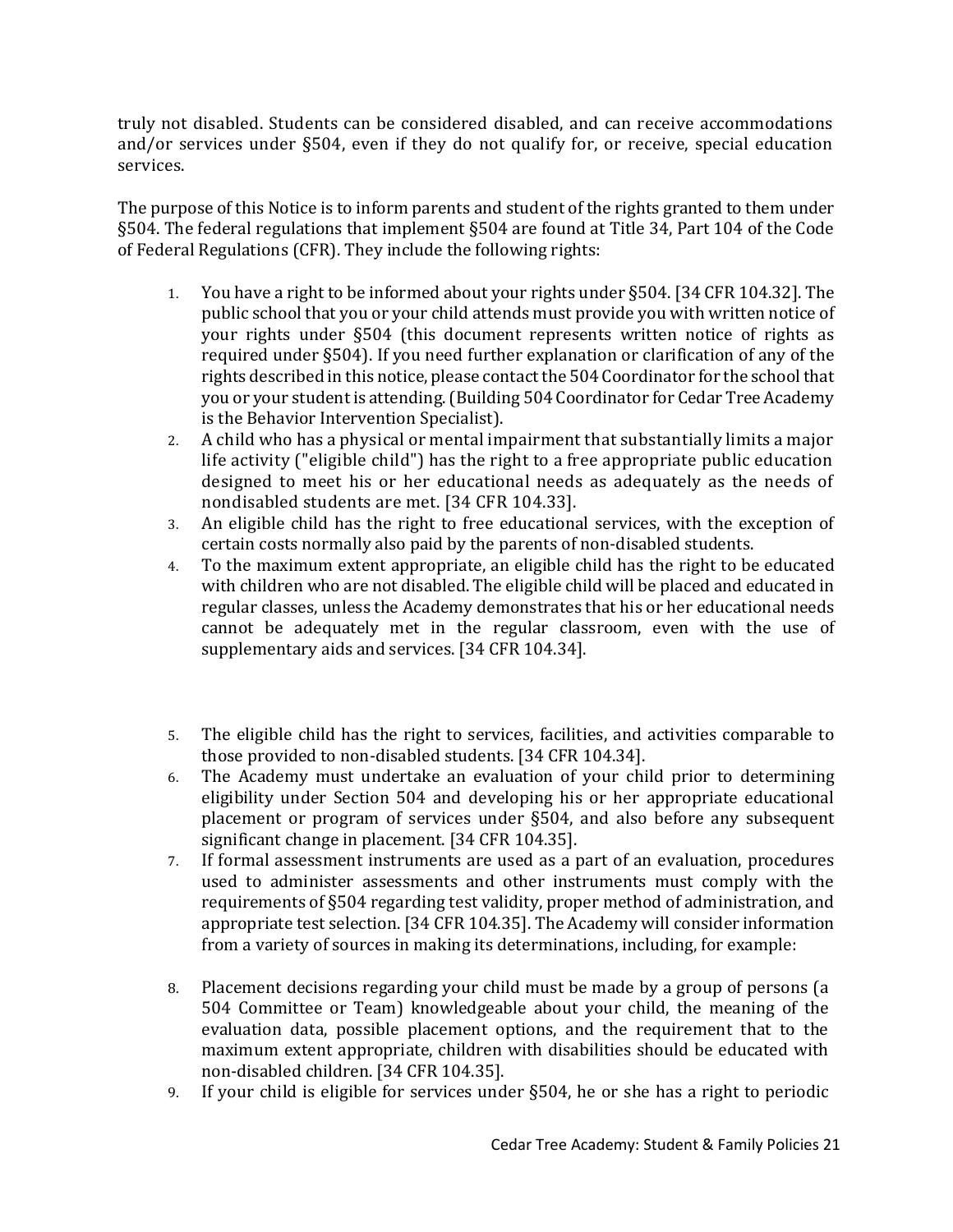reevaluations to determine if there has been a change in educational need. Generally, a reevaluation will take place at least every three years. [34 CFR104.36].

- 10. You have the right to be notified prior to any action (be it a proposal or refusal) regarding the identification, evaluation, or placement of your child. [34 CFR104.36].
- 11. You have the right to examine relevant documents and records regarding your child (generally documents relating to identifications, evaluation, and placement of your child under 504). [34 CFR 104.36].
- 12. You have the right to request an impartial due process hearing if you wish to contest any Academy action with regard to your child's identification, evaluation, or placement under 504. [34 CFR 104.36]. You have the right to participate personally at the hearing and to be represented by an attorney, if you wish to hire one.
- 13. If you wish to request an impartial due process hearing, you must submit a written Request for Hearing to the Academy 504 Coordinator at the address below.
- 14. An impartial hearing officer will be appointed. You will be notified in writing of the hearing date, time, and place. Further details about the hearing process are set forth in the Academy's 504 procedures. The 504 procedures are available from the school the Director of Special Education.
- 15. If you disagree with the decision of the hearing officer, you have a right to seek a review of that decision before a court of competent jurisdiction.
- 16. If you feel that the Academy has violated an express term of it §504 policies and procedures, you have the right to present a grievance to the Academy 504 Coordinator (or Executive Director). Further details about the grievance process are set forth in the Academy's 504 procedures. The 504 procedures are available from the Executive Director.

If you feel the Academy has violated Section 504, you also have a right to file a complaint with the Office for Civil Rights (OCR) of the U.S. Department of Education. The address of the OCR Regional Office that covers the District of Columbia is:

**Office for Civil Rights Section 504 & ADA Coordinator, Rebecca Yerman 707 Edgewood Street, NE Washington, DC 20017 202-635-4590**

## **Section 504 Grievance Procedures**

If any person believes that Cedar Tree Academy PCS has violated the regulations of Section 504 of the Rehabilitation Act of 1973 or the Americans with Disabilities Act, he/she may submit a complaint to Cedar Tree Academy PCS's Section 504/ADA coordinator.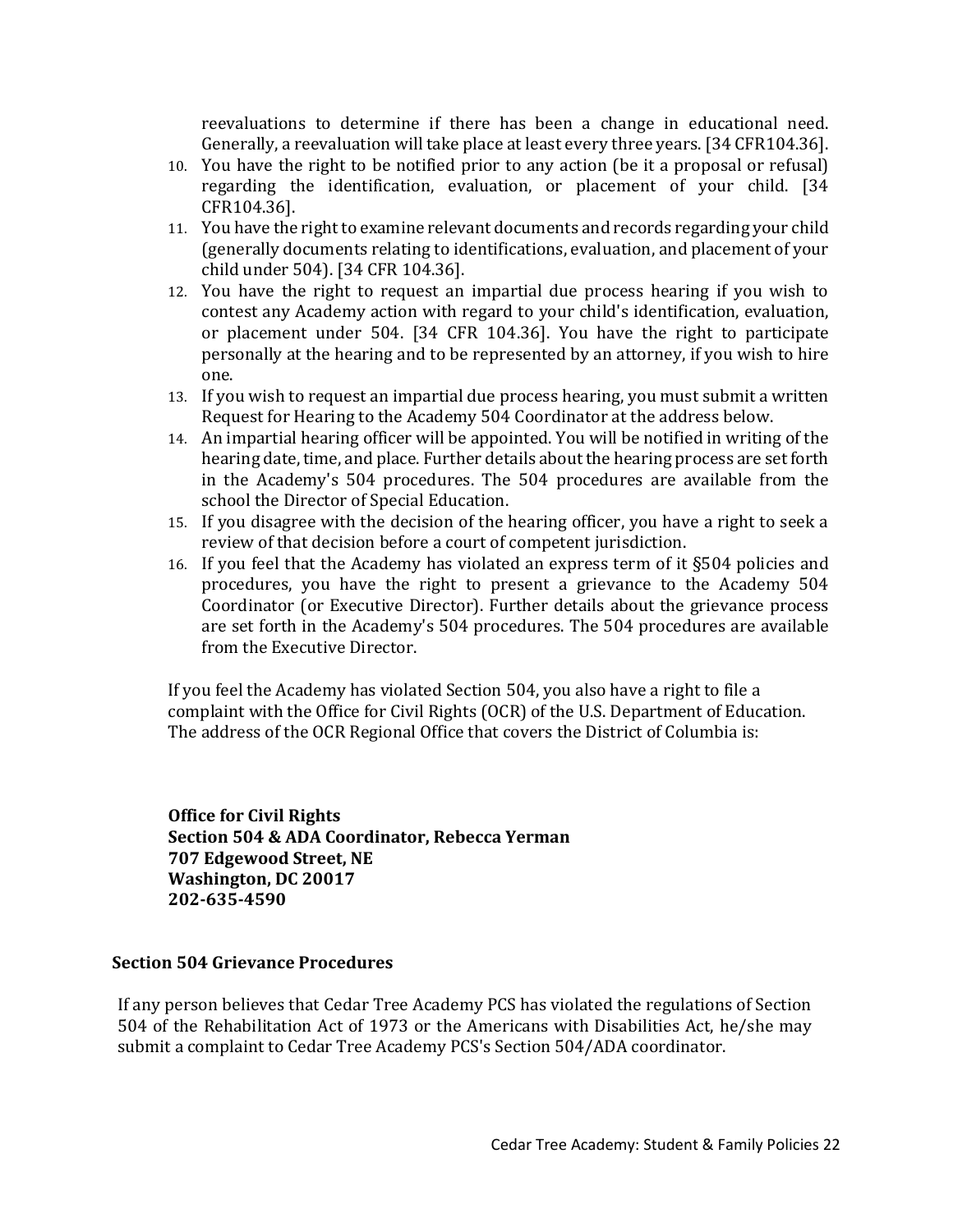Complaints involving students, employees, parents, and visitors of Cedar Tree Academy PCS may be submitted to:

**Robinette Lewis Breedlove, ED D Director of Business Operations 701 Howard Road SE Washington, DC 20020 (202) 610-4193**

The grievance procedures outlined below establish how complaints will be investigated and resolved. These grievance procedures are intended to provide for a prompt and equitable resolution of complaints.

Any person who believes they have been discriminated against based on disability or otherwise wishes to bring a complaint related to Cedar Tree Academy PCS's application of Section 504 or ADA may file a complaint by following the steps outlined below:

# **Step 1**

A complaint form must be completed and signed by the complainant and submitted to the Director of Operations who will investigate the matters of grievance outlined in the complaint and reply in writing to the complainant within ten (10) business days.

# **Step 2**

If the complainant wishes to appeal the decision of the Director of Operations, he/she may submit a signed statement of appeal to the Executive Officer within ten (10) business days after receipt of the response from the Director of Operations. The Executive Director will meet with all parties involved, formulate a conclusion, and respond in writing to the complainant within ten (10) business days of the meeting with the parties.

# **Step 3**

If the complainant is not satisfied with the decision of the Executive Officer he/she may appeal through a signed written statement to the school Board of Trustees within ten (10) business days of the receipt of the Executive Officer's response. In an attempt to resolve the grievance, the Board shall meet with the concerned parties and their representatives within thirty (30) days of the receipt of such an appeal. A copy of the Board's disposition of the appeal shall be sent to each concerned party within ten (10) business days of this meeting.

# **Step 4**

The complainant may file a complaint with the Office for Civil Rights at any time before or during the grievance procedures. The regional office for the District of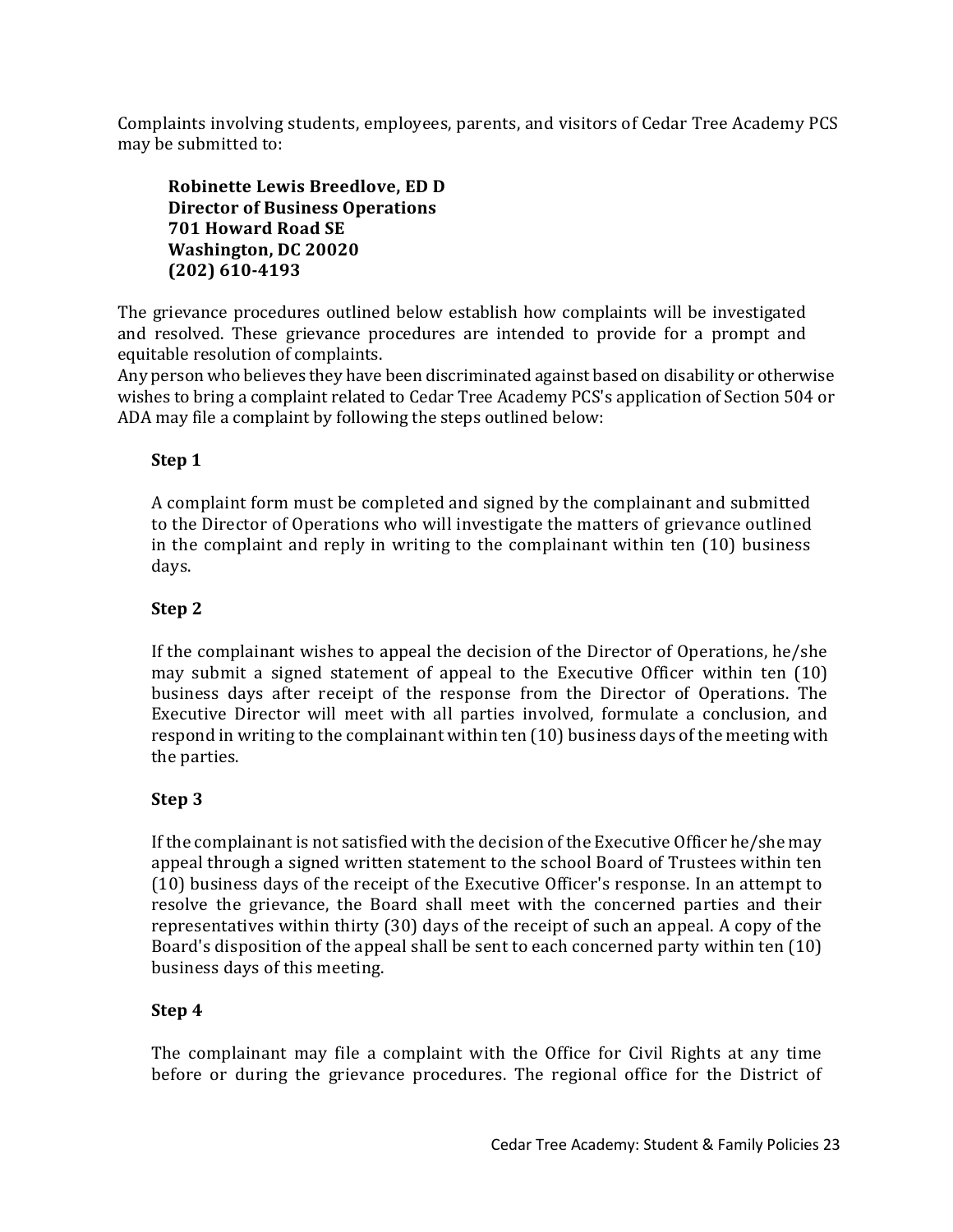Columbia is located at 400 Maryland Avenue, SW, Washington, DC 20202 and can be reached at 202.453.6020 (telephone) or 202.453.6021 (fax).

# **Section 504/ADA Complaint Form**

| I. Name of Person Whose Behalf Complaint is Being Brought: _____________________                                                                                              |  |
|-------------------------------------------------------------------------------------------------------------------------------------------------------------------------------|--|
|                                                                                                                                                                               |  |
|                                                                                                                                                                               |  |
|                                                                                                                                                                               |  |
|                                                                                                                                                                               |  |
| <b>Summary of Complaint</b>                                                                                                                                                   |  |
| II. If others are affected by the possible violation, please list their names and/or positions. List any<br>suggestions on resolving the complaint.                           |  |
|                                                                                                                                                                               |  |
| ,我们也不会有什么。""我们的人,我们也不会有什么?""我们的人,我们也不会有什么?""我们的人,我们也不会有什么?""我们的人,我们也不会有什么?""我们的人                                                                                              |  |
|                                                                                                                                                                               |  |
| III. Please describe any corrective action you wish to see taken with regard to the possible violation.<br>You may also provide other information relevant to this complaint. |  |
|                                                                                                                                                                               |  |
|                                                                                                                                                                               |  |

Signature of Complaint

Signature of Person Receiving Complaint

Date

Date

Cedar Tree Academy: Student & Family Policies 24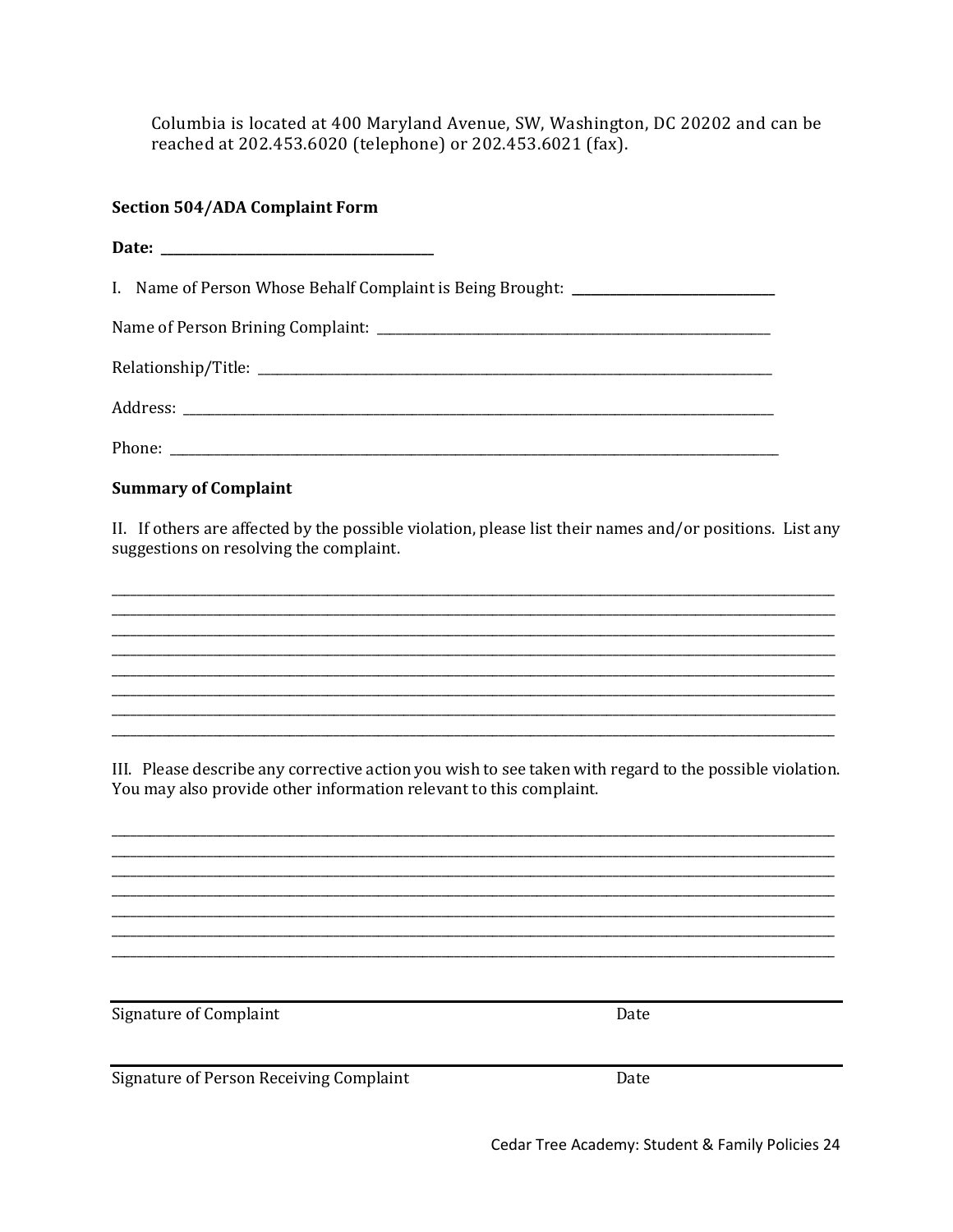## **NOTICE OF NON-DISCRIMINATION**

Cedar Tree Academy is committed to ensuring that all of its employees act in conformity with federal and District of Columbia Non-Discrimination Laws, including Titles IV and VI of the Civil Rights Act of 1964, Title IX of the Education Amendments of 1972, Section 504 of the Rehabilitation Act of 1973, Title II of the Americans with Disabilities Act of 1990, the Individuals with Disabilities Education Act, the Age Discrimination Act of 1975, and the District of Columbia Human Rights Act of 1977.

Accordingly, Cedar Tree Academy provides educational opportunities without regard to, and does not discriminate on the basis of actual or perceived race, color, religion, national origin, sex (including sexual harassment, and discrimination based on pregnancy, childbirth, related medical conditions, breastfeeding, and reproductive health decisions), age, marital status, personal appearance (including body type/size), sexual orientation, gender identity or expression, familial status, family responsibilities, matriculation, political affiliation, genetic information, disability, source of income, status as a victim of an intrafamily offense, place of residence or business, or credit information.

Employees found to have engaged in prohibited discrimination will be subject to disciplinary action.

## **Harassment is a form of discrimination.**

- *Prohibited harassment includes:*
	- o Any unwelcome physical, verbal, nonverbal, or electronic conduct
	- o Based on an individual's actual or perceived race, color, religion, national origin, sex (including sexual harassment, and discrimination based on pregnancy, childbirth, related medical conditions, breastfeeding, and reproductive health decisions), age, marital status, personal appearance (including body type/size), sexual orientation, gender identity or expression, familial status, family responsibilities, matriculation, political affiliation, genetic information, disability, source of income, status as a victim of an intrafamily offense, place of residence or business, or credit information
	- $\circ$  That is so severe, persistent, or pervasive that it adversely affects a student's ability to participate in or benefit from an educational program or activity (e.g., greater difficulty concentrating or studying, fear of going to class, lower grades, skipping a class or activity to avoid a harasser).
- *Prohibited sexual harassment of a student by another student* includes unwelcome sexual advances; requests for sexual favors; sexually motivated physical, verbal, or nonverbal conduct; or other conduct or communication (including electronic communication) of a sexual nature that adversely affects the student in the ways set forth above.
- *Prohibited sexual harassment of a student by a school employee* includes both welcome AND unwelcome sexual advances; requests for sexual favors; sexually motivated physical, verbal, or nonverbal conduct; or other conduct or communication (including electronic communication) of a sexual nature.
- *A hostile work environment* exists if the harassment is sufficiently serious that it denies or limits the complainant's ability to participate in or benefit from the school's program (e.g., skipping class, dropping out of an activity, having trouble concentrating in class).

Employees or students found to have engaged in prohibited harassment will be subject to disciplinary action.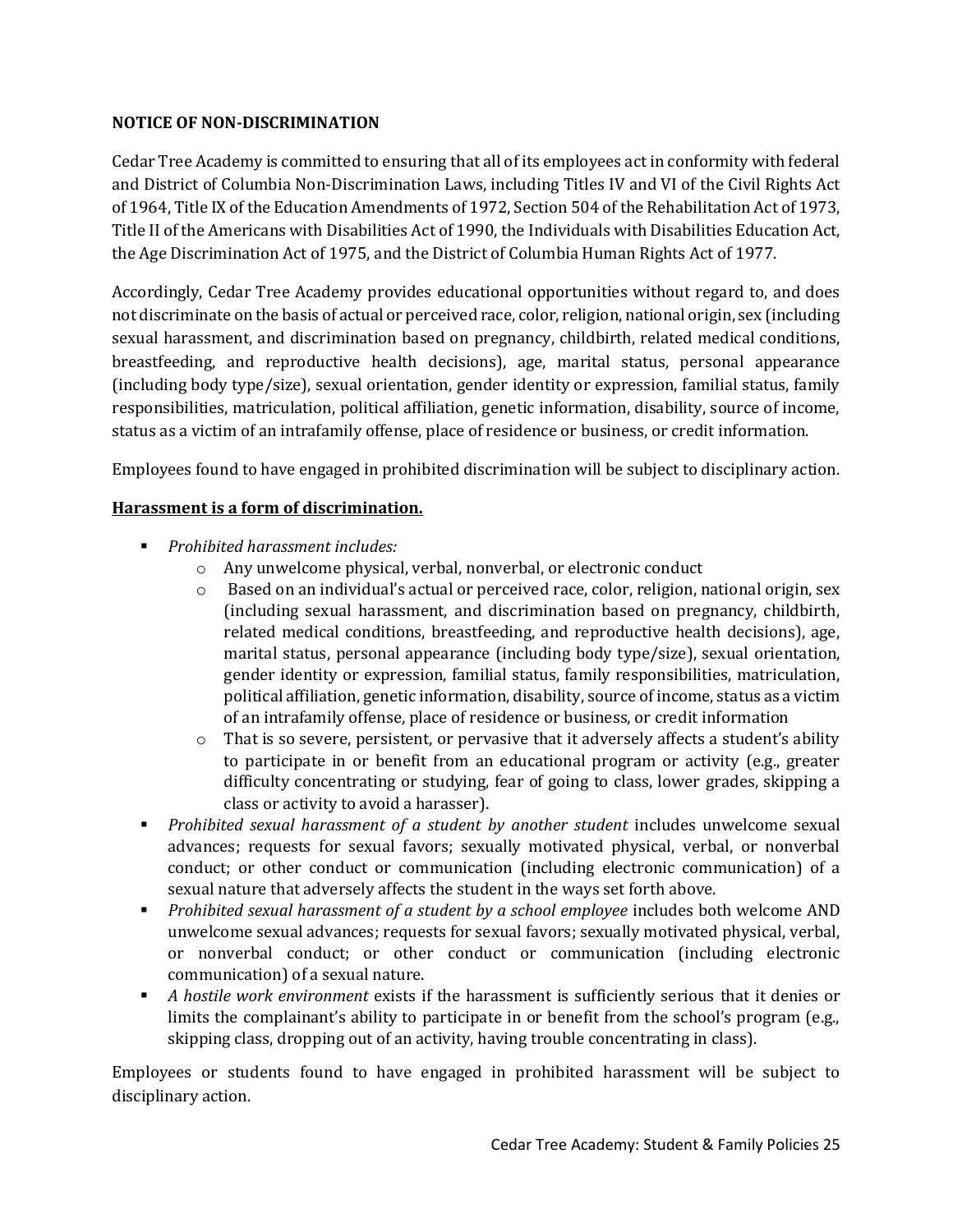#### **PROHIBITION AGAINST RETALIATION**

Retaliation includes any adverse action taken against an individual because they reported discrimination, provided information about an act of discrimination, or witnessed an act of discrimination. Cedar Tree Academy prohibits retaliation against any individual who has made a complaint pursuant to this policy in good faith, assisted in an investigation, or otherwise exercised rights protected by law. Cedar Tree Academy also prohibits taking any adverse action against an individual based on an unsubstantiated allegation or rumor of harassment.

## **REPORTING PROCEDURES**

Any individual, including a student, parent/guardian, or visitor, who believes conduct that violates this policy has occurred should report the alleged acts pursuant to Cedar Tree Academy's Complaint Policy. Individuals should report potential violations of this policy to a teacher, counselor, the school Principal, the school Principal/designee, or Chief Executive Officer. A school employee who receives a report of harassment or who should reasonably know about an incident of harassment shall notify Cedar Tree Academy's Director of Human Resources.

Robinette Lewis, Director of Human Resources Phone: 202-610-4193 E-mail: [Rlewis@Cedartree-dc.org](mailto:Rlewis@Cedartree-dc.org) Mail: 701 Howard Road SE Washington, DC 20020

#### **CONFIDENTIALITY**

To the greatest extent possible, Cedar Tree Academy shall respect the privacy of individuals who report potential violations of this policy, individual(s) against whom a report is filed, and witnesses. Limited disclosures may be necessary in order to conduct a thorough investigation and comply with applicable laws.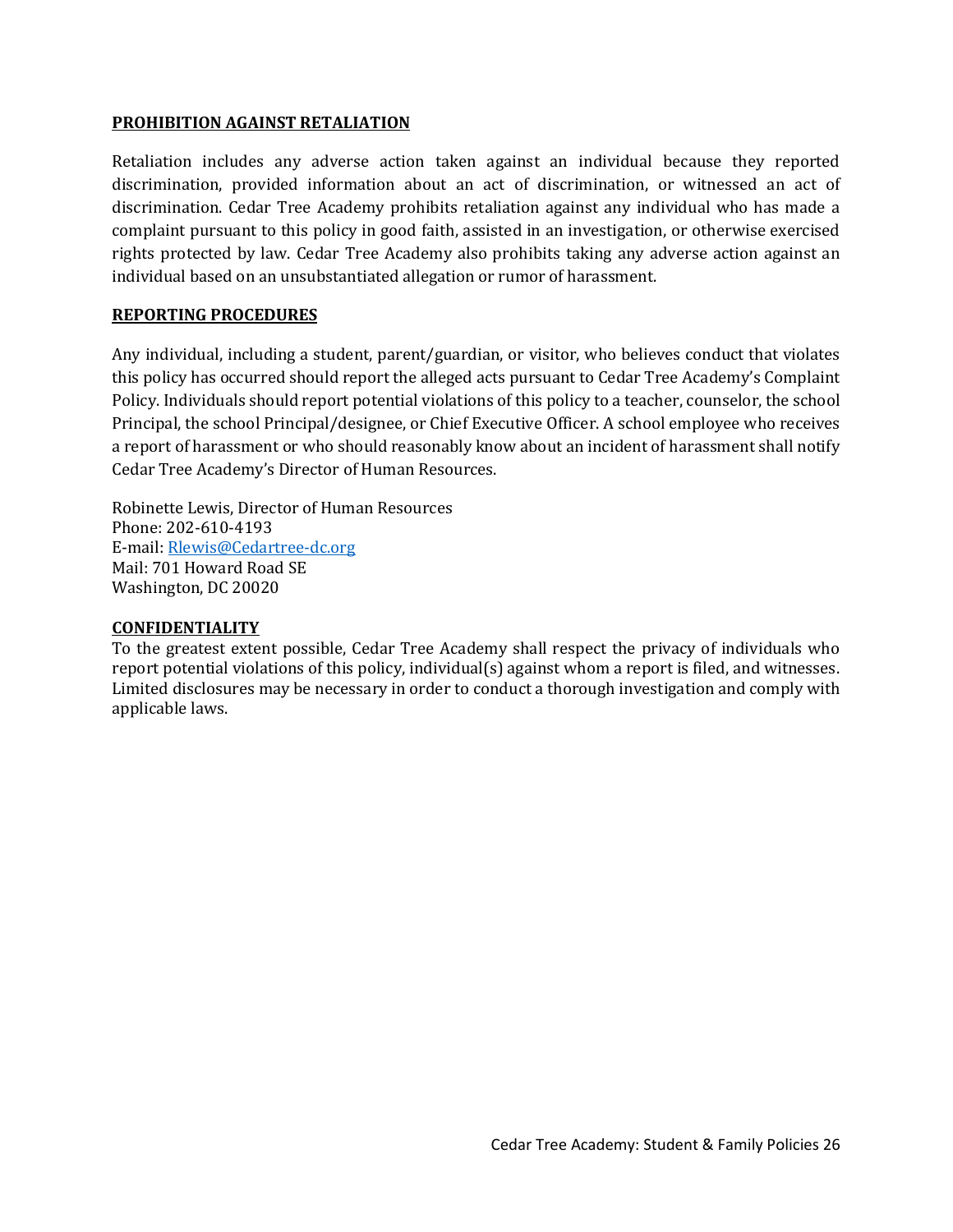# **NOTIFICATION OF RIGHTS UNDER FAMILY EDUCATIONAL RIGHTS AND PRIVACY ACT (FERPA)**

The Family Educational Rights and Privacy Act (FERPA) affords parents and students age 18 or older ("eligible students") certain rights with respect to the student's education records.

**(1) The right to inspect and review** the student's education records within 45 days of the day the CEDAR TREE ACADEMY receives a request for access. Parents or eligible students should submit to the school principal a written request that identifies the record(s) they wish to inspect. The school principal or other appropriate school official will make arrangements for access and notify the parent or eligible student of the time and place where the records may be inspected.

**(2) The right to request amendmen**t of the student's education records that the parent or eligible student believes are inaccurate, misleading or otherwise in violation of the student's privacy rights under FERPA. Parents or eligible students may write the school principal, clearly identify the part of the record they want changed and specify why it should be changed. If CEDAR TREE ACADEMY decides not to amend the record as requested by the parent or eligible student, the school will notify the parent or eligible student of the decision and advise them of their right to a hearing regarding the request for amendment. Additional information regarding the hearing procedures will be provided to the parent or eligible student when notified of the right to a hearing.

**(3) The right to consent (in writing) to disclosures of personally identifiable information** contained in the student's education records, except to the extent that FERPA authorizes disclosure without consent. For example, CEDAR TREE ACADEMY discloses education records without consent to officials of another school or school district in which a student seeks or intends to enroll, or is already enrolled, when such disclosure is requested for purposes of the student's enrollment or transfer. In addition, FERPA authorizes disclosure without consent to school officials whom CEDAR TREE ACADEMY has determined to have legitimate educational interests. A school official is a person employed by CEDAR TREE ACADEMY as an administrator, supervisor, instructor, or support staff member (including health or medical staff and law enforcement unit personnel); a person or company with whom CEDAR TREE ACADEMY has contracted to perform a special task (such as an attorney, auditor, medical consultant, or therapist); an official of another school system where a student seeks or intends to enroll, or where the student is already enrolled; or a parent, student or other volunteer serving on an official committee, such as a disciplinary or grievance committee, or assisting another school official in performing his or her tasks. A school official has a legitimate educational interest if the official needs to review an education record in order to fulfill his or her professional responsibility.

**(4) The right to withhold disclosure of directory information.** At its discretion, CEDAR TREE ACADEMY may disclose basic "directory information" that is generally not considered harmful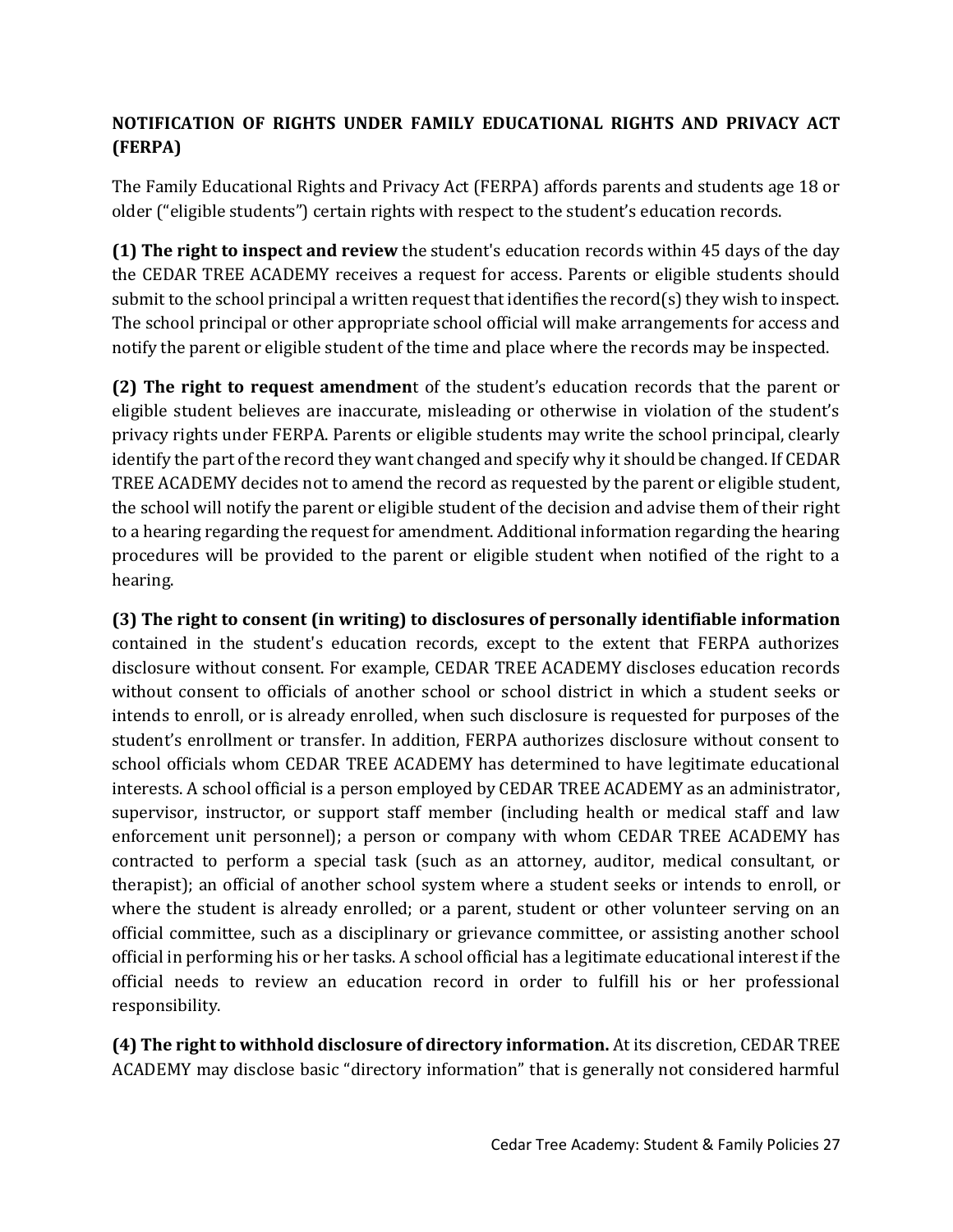or an invasion of privacy without the consent of parents or eligible students in accordance with the provisions of District law and FERPA. Directory information includes:

- A. Student Name B. Student Address C. Student Telephone Listing D. Name of School Attending E. Participation in Officially Recognized Activities and Sports
- F. Weight and Height of Members of Athletic Teams
- G. Diplomas and Awards Received
- H. Student's Date and Place of Birth
- I. Names of Schools Previously Attended
- J. Dates of Attendance

# **Parents or eligible students may instruct CEDAR TREE ACADEMY to withhold any or all of the information identified above (i) by completing the attached "Release of Student Directory Information."**

**(5) The right to file a complaint** with the U.S. Department of Education concerning alleged failures by CEDAR TREE ACADEMY to comply with the requirements of FERPA. The name and address of the office that administers FERPA are: Family Policy Compliance Office, U.S. Department of Education, 400 Maryland Ave. SW, Washington, DC 20202.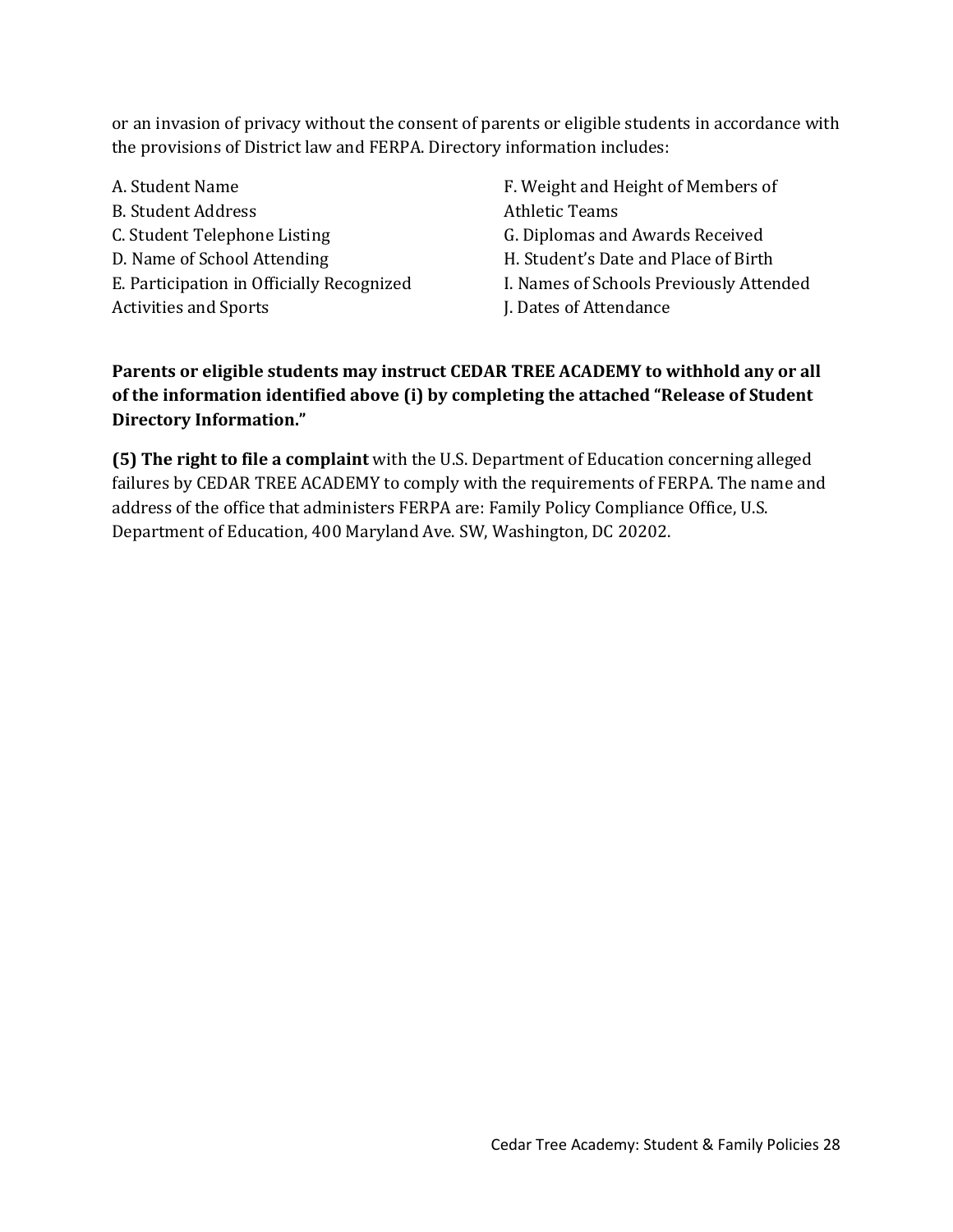## **Release of Student Directory Information**

The Family Educational Rights and Privacy Act (FERPA) is a federal law that requires CEDAR TREE ACADEMY, with certain exceptions, to get your permission before disclosing personally identifiable information from education records. However, CEDAR TREE ACADEMY may disclose basic "directory information" that is generally not considered harmful or an invasion of privacy without your consent. The primary purpose of directory information disclosure is to allow CEDAR TREE ACADEMY to include this type of information in certain school publications such as pamphlets for drama productions, graduation programs, honor rolls or sports team activity sheets for football, basketball, etc. Directory information can also be disclosed to outside organizations such as federal and state agencies offering jobs and educational benefits, media sources, and companies that make class rings and publish yearbooks.

The information listed below has been designated as directory information under District of Columbia law and FERPA, and may therefore be released at the discretion of CEDAR TREE ACADEMY. You have the right to instruct CEDAR TREE ACADEMY that it may not release any or all of this information without obtaining your prior written consent by completing this form. Your decision on this form will be valid for the remainder of the current school year.

# **A new Release of Student Directory Information form must be completed each School Year.**

Please place a check mark on the line beside any directory information items listed below that you do not want CEDAR TREE ACADEMY to disclose without your consent, if any.

\_\_\_\_ Student Name

Athletic Team

- \_\_\_\_ Student Telephone Listing
- \_\_\_\_ Name of School Attending
- \_\_\_\_ Participation in Officially
- \_\_\_\_ Recognized Activities and Sports

\_\_\_\_ Weight and Height of Members of

- \_\_\_\_ Diplomas and Awards Received
- \_\_\_\_ Student Address
- \_\_\_\_ Student's Date and Place of Birth
- \_\_\_\_ Names of Schools Previously Attended
- \_\_\_\_ Dates of Attendance

By signing below I am giving written notification to CEDAR TREE ACADEMY that it may not disclose the directory information items I have placed a check mark beside above unless I give prior written consent. I understand that such information may still be disclosed by CEDAR TREE ACADEMY if disclosure is otherwise permissible under FERPA.

\_\_\_\_\_\_\_\_\_\_\_\_\_\_\_\_\_\_\_\_\_\_\_\_\_\_\_\_\_\_\_\_\_\_\_\_\_\_\_\_\_\_ \_\_\_\_\_\_\_\_\_\_\_\_\_\_\_\_\_\_\_\_\_\_\_\_\_\_\_\_\_\_\_\_\_\_

\_\_\_\_\_\_\_\_\_\_\_\_\_\_\_\_\_\_\_\_\_\_\_\_\_\_\_\_\_\_\_\_\_\_\_\_\_\_\_\_\_\_\_\_\_\_\_\_\_\_\_\_\_ \_\_\_\_\_\_\_\_\_\_\_\_\_

Student Name (please print) Parent/Guardian Name (please print)

Signature of Parent/Guardian or Student (if at least 18 years old) Date

Cedar Tree Academy: Student & Family Policies 29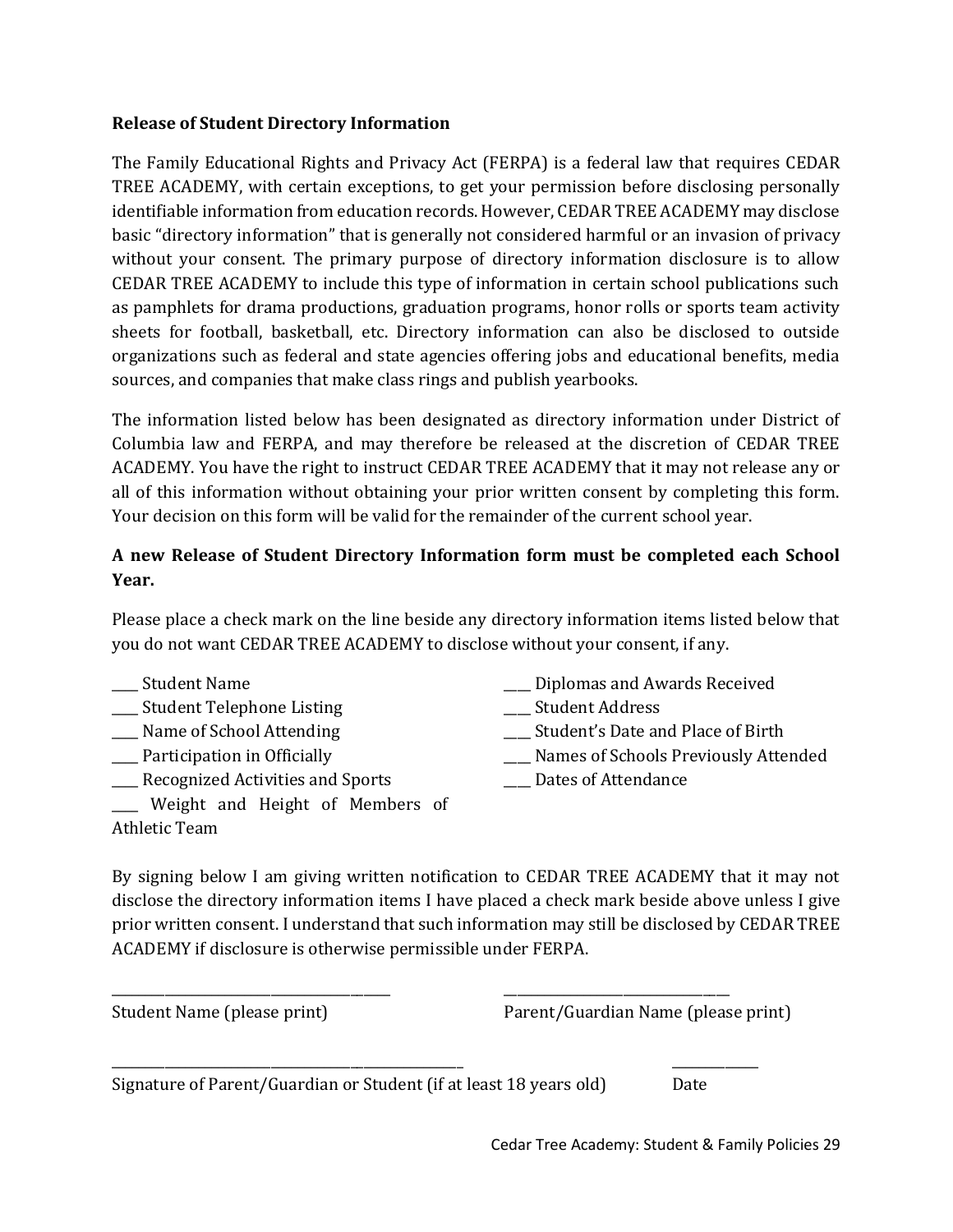\*If this form is not returned by September 15, it will be assumed that the above information may be designated as directory information for the remainder of the school year. \*